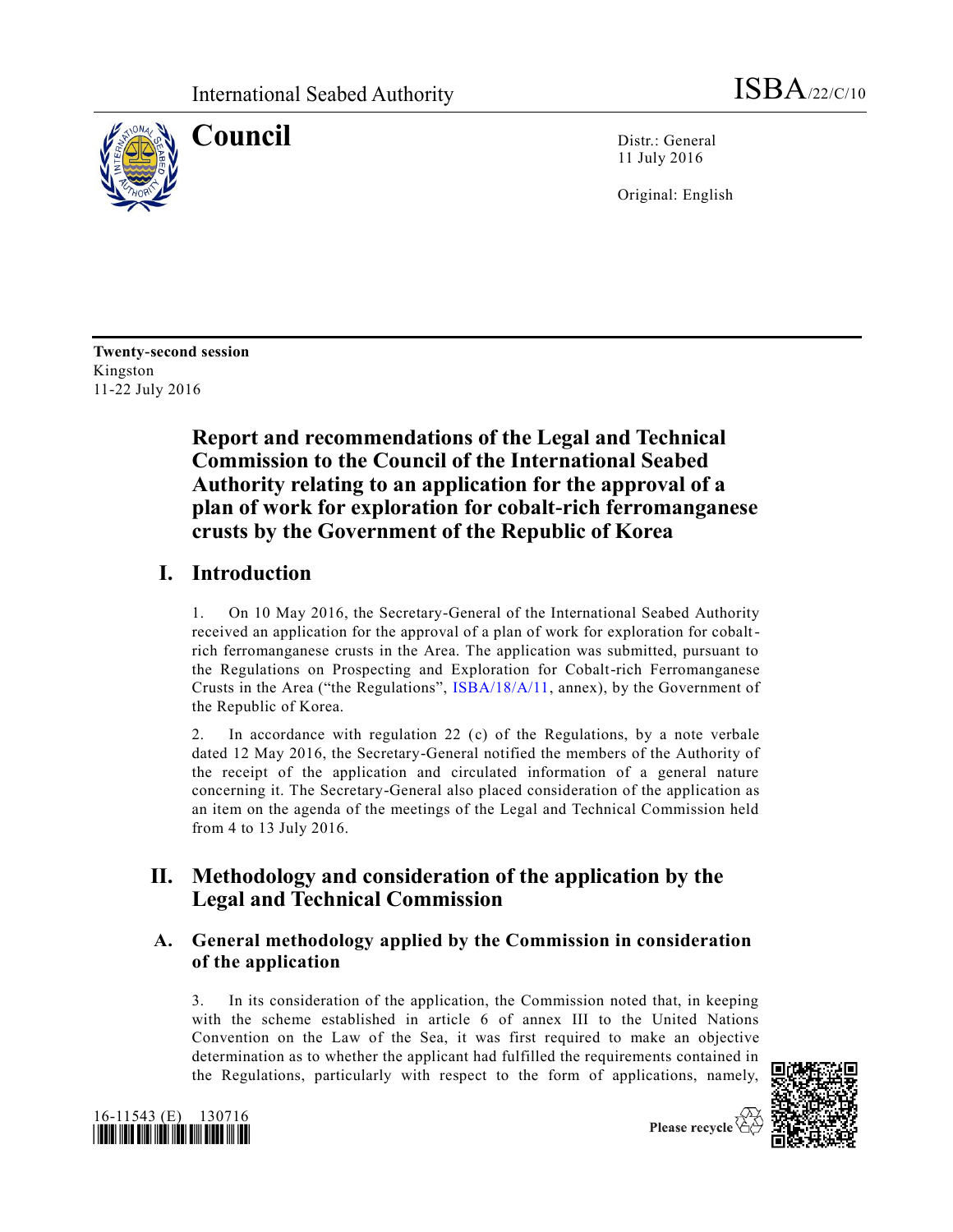whether the applicant had provided the necessary undertakings and assurances specified in regulation 15; and whether it had the necessary financial and technical capability to carry out the proposed plan of work for exploration and, as appropriate, had satisfactorily discharged its obligations under any previous contract with the Authority. The Commission is then required to determine, in accordance with regulation 23, paragraph 4, and its procedures, whether the proposed plan of work will provide for effective protection of human health and safety, effective protection and preservation of the marine environment, and ensure that installations are not established where interference may be caused to the use of recognized sea lanes essential to international navigation or in areas of intense fishing activity. Regulation 23, paragraph 5, goes on to provide that if the Commission makes the determinations specified in paragraph 3 and determines that the proposed plan of work for exploration meets the requirements of paragraph 4, the Commission shall recommend approval of the plan of work for exploration to the Council.

4. In considering the proposed plan of work for exploration for cobalt-rich ferromanganese crusts, the Commission took into account the principles, policies and objectives relating to activities in the Area as provided for in Part XI of and annex III to the Convention and in the Agreement relating to the implementation of Part XI of the United Nations Convention on the Law of the Sea of 10 December 1982.

5. The Commission considered the application in closed meetings on 5, 8 and 11 July 2016.

6. Prior to commencing a detailed examination of the application, the Commission invited a delegation to make a presentation of the application. The delegation included the Permanent Representative of the Republic of Korea to the Authority, Jong Seon Lim; and the Deputy Director of the Marine Development Division of the Ministry of Oceans and Fisheries, Min Jeong Seo. Joining them were Jai Woon Moon, Kyu Son Seung, Se-Jong Ju, Youngtak Ko, Jonguk Kim and Sang Joon Pak, Principal Research Scientists from the Korea Institute of Ocean Science and Technology. Members of the Commission then asked questions to clarify certain aspects of the application before convening in closed session to examine the application in detail. Following its initial consideration, the Commission decided to request the Chair of the Commission to transmit a list of questions to the applicant in writing through the Secretary-General. The written responses provided by the applicant were taken into account by the Commission in its subsequent consideration of the application at its meetings in July.

## **III. Summary of basic information regarding the application**

## **A. Identification of the applicant**

- 7. The name and address of the applicant are as follows:
	- (a) Name: Ministry of Oceans and Fisheries, Government of the Republic of Korea;
	- (b) Street address: Sejong Government Complex 94, Dasom 2-ro, Sejong-si, Republic of Korea 30110;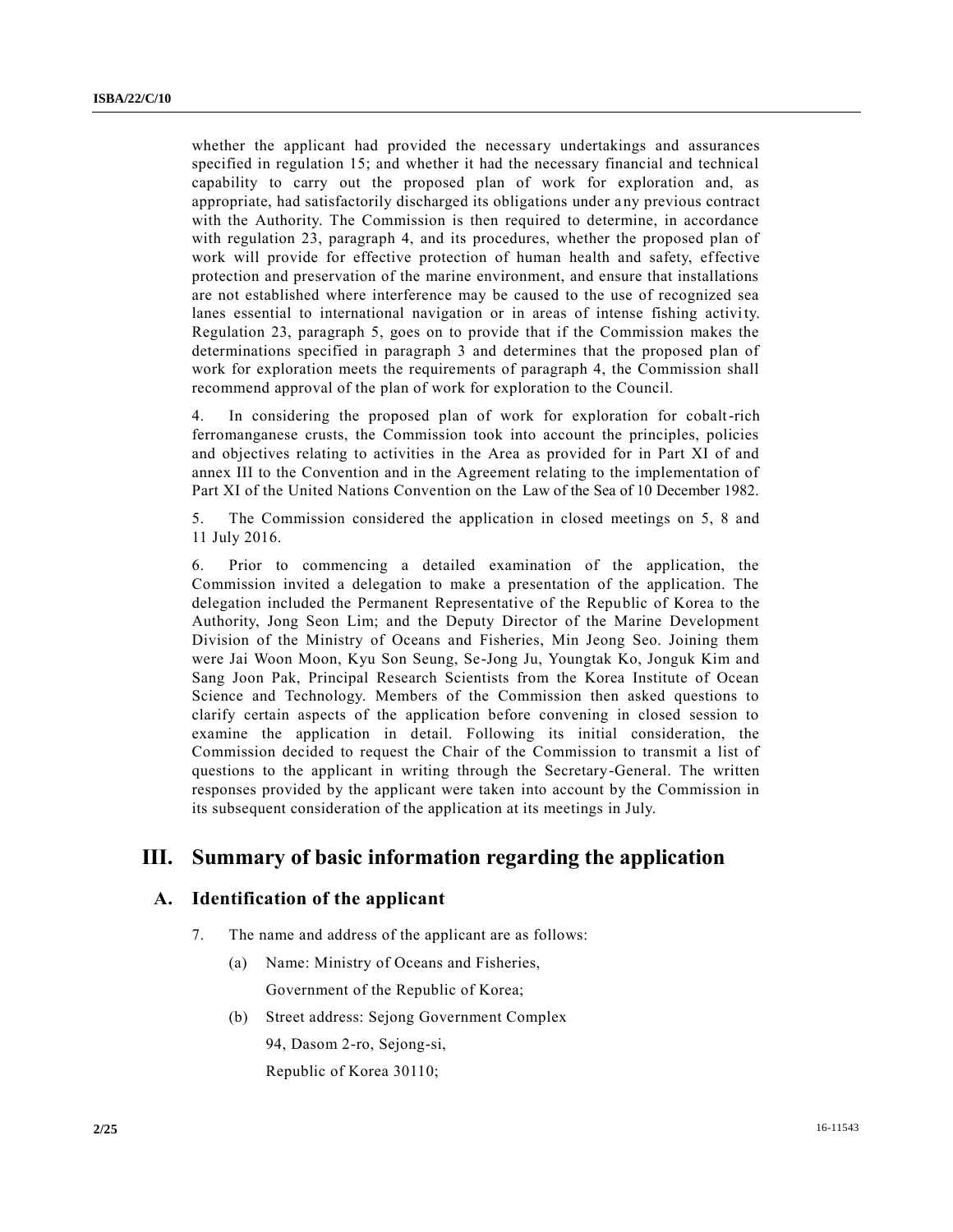- (c) Postal address: as above;
- (d) Telephone number: +82-44-200-5240;
- (e) Facsimile number: +82-44-200-5239;
- (f) E-mail address:  $h$ mw91@korea.kr.
- 8. The applicant's designated representative is:
	- (a) Name: Kim Youngsuk, Minister
	- (b) Street address of applicant's designated representative: as above
	- (c) Postal address: as above;
	- (d) Telephone number: as above;
	- (e) Facsimile number: as above;
	- (f) E-mail address: as above.

9. The applicant's place of registration and principal place of business/domicile: Sejong Government Complex, 94, Dasom 2-ro, Sejong-si, Republic of Korea.

10. The applicant is a State party to the Convention.

11. The date of deposit of the instrument of ratification of the United Nations Convention on the Law of the Sea by the Republic of Korea is 29 January 1996; and the date of its consent to be bound by the Agreement relating to the Implementation of Part XI of the United Nations Convention on the Law of the Sea of 10 December 1982 is 29 January 1996.

## **B. Area of application**

12. The area under application is located east of the Northern Mariana Islands and covers a total of  $3,000 \text{ km}^2$ . The area consists of 150 blocks, each with an area of 20 km<sup>2</sup> . Each block is rectangular in shape and measures either 5 km by 4 km (or 4 km by 5 km) or 10 km by 2 km (or 2 km by 10 km), in respect of width and length. The blocks are distributed over 9 seamounts and grouped into 13 clusters, each containing 5 to 21 contiguous blocks. All the blocks are geographically confined within an area of 550 km by 550 km. The coordinates and general location of the area under application are shown in the annexes to the present document. The application area is in the International Seabed Area.

### **C. Other information**

- 13. The application was received on 10 May 2016.
- 14. The previous contracts with the Authority are as follows:

The Government of the Republic of Korea has two exploration contracts with the Authority, one for exploration for polymetallic nodules which entered into force on 27 April 2001 and the other for exploration for polymetallic sulphides which entered into force on 24 June 2014;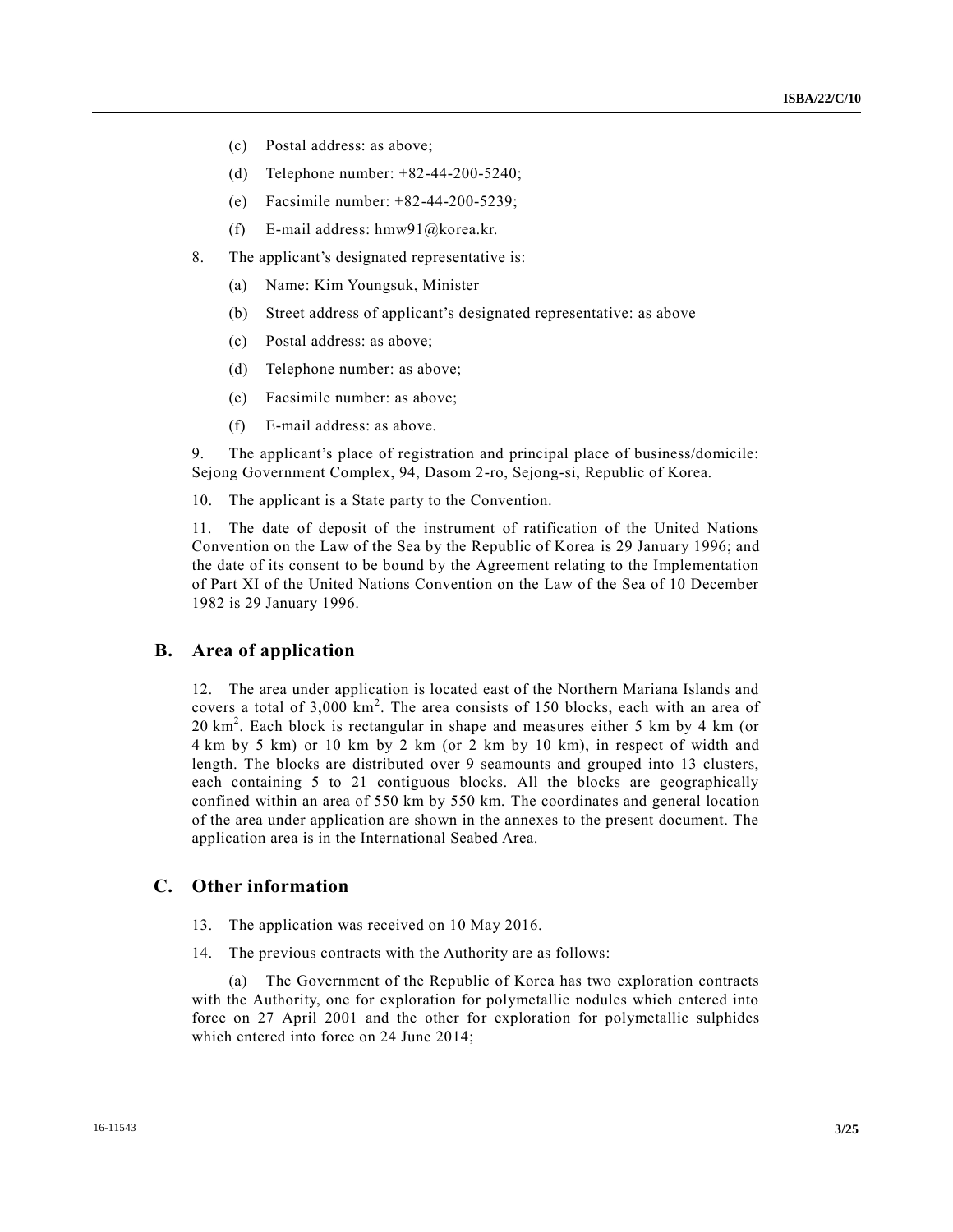(b) The reports submitted to the Authority in connection with the contracts for exploration for polymetallic nodules and polymetallic sulphides are listed in the application;

(c) The Government of the Republic of Korea submitted an application to the Authority for approval of the extension of an approved plan of work for exploration for polymetallic nodules that expired on 26 April 2016;

(d) Regarding the decision by the Assembly (see  $\frac{ISBA}{19/A/12}$ ) to institute an annual overhead charge of US\$ 47,000 to cover the costs incurred by the Authority in the administration and supervision of the exploration contracts, the Government of the Republic of Korea agreed to incorporate clauses 10.5 and 10.6 of the standard clauses for exploration contracts in the exploration contract for polymetallic nodules, on 17 June 2014 and had paid the overhead charges of US\$ 47,000 for each of the two contracts with the Authority since 2015.

15. The applicant attached a written undertaking signed by the applicant's designated representative, in compliance with regulation 15 of the Regulations.

16. The applicant elects to offer an equity interest in a joint venture arrangement, in accordance with regulation 19 of the Regulations.

17. The applicant has paid a fee of \$500,000, in accordance with regulation 21.1 of the Regulations.

## **IV. Examination of information and technical data submitted by the applicant**

18. The following technical documents and information were submitted in the application:

- (a) Information relating to the area under application:
- (i) Charts of the location of the blocks under application;
- (ii) A list of the coordinates of the corners of blocks;
- (b) A certificate of financial capability;

(c) Information to enable the Council to determine whether the applicant is financially capable of carrying out the proposed plan of work for exploration;

(d) Information to enable the Council to determine whether the applicant is technically capable of carrying out the proposed plan of work for exploration;

- (e) Plan of work for exploration;
- (f) Training programme;
- (g) Written undertakings by the applicant.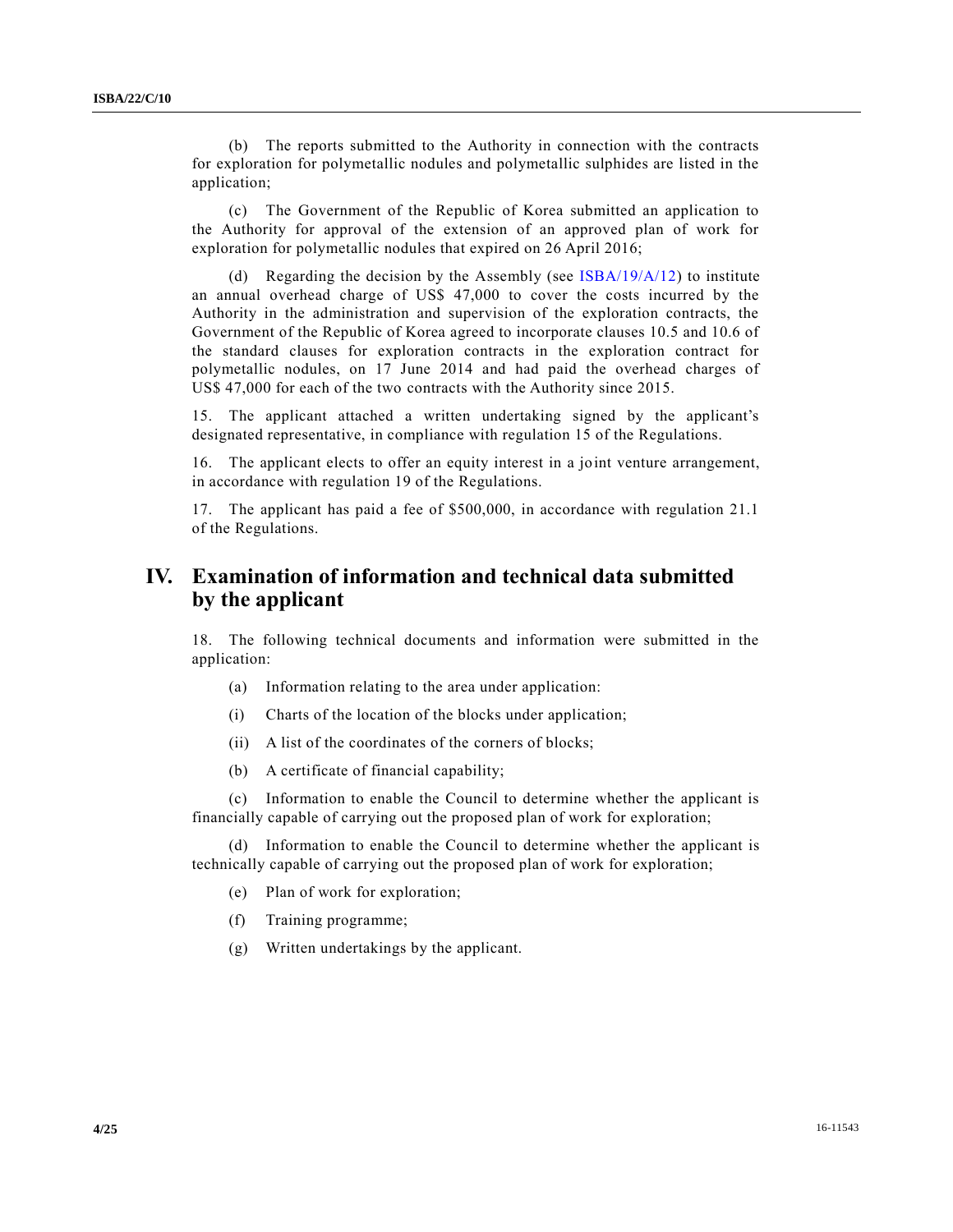## **V. Consideration of financial and technical qualifications of the applicant**

### **A. Financial capacity**

19. The applicant declared its financial capacity to carry out the proposed plan of work for exploration and fulfil its financial obligations to the Authority.

20. In evaluating the financial capacity of the applicant, the Commission noted that, in accordance with regulation 13.3 of the Regulations, it had been provided with a statement signed by the applicant's designated representative certifying that the applicant would have the necessary funds to meet the estimated minimum expenditure under the proposed plan of work for exploration and would fulfil its financial obligations to the Authority.

## **B. Technical capacity**

21. In evaluating the technical capacity of the applicant, the Commission noted that the applicant had provided information in relation to relevant activities, including multiple marine scientific surveys conducted since 1999 for cobalt-rich ferromanganese crusts in the western Pacific, including in the proposed application area, employing the most sophisticated and cutting-edge technology, such as a remotely operated vehicle, a television monitored grab and deep-towed side scan sonar. The applicant indicated that three research institutes, namely, the Korea Institute of Ocean Science and Technology, the Korea Research Institute of Ships and Ocean Engineering and the Korea Institute of Geoscience and Mineral Resources, had been actively conducting marine scientific studies of deep seabed minerals for more than 25 years and that over 100 scientists, in collaboration with universities and industries, had been actively investigating deep seabed mineral resources and mining technologies. In addition, the applicant stated that it had been fulfilling satisfactorily its obligations as a pioneer investor and current contractor with the Authority for the exploration of polymetallic nodules and polymetallic sulphides. The Commission noted that the applicant further provided a general description of the equipment and methods that would be used to carry out the proposed plan of work for exploration.

22. The applicant will conduct geological, geophysical and environmental tests to select prospective mining sites. An economic evaluation study to analyse the economic aspects and assess the technological aspects of mining will be conducted at the end of the 15-year period. The applicant further indicated that it would develop a new technology for non-destructive measurement of cobalt-rich ferromanganese crust thickness, and work on ore processing technology. This will help in the selection of mining areas and the completion of areas to be relinquished, in accordance with the Regulations.

23. The applicant provided information relating to the prevention, reduction and control of hazards to and possible impacts on the marine environment. This included the description of a programme for oceanographic and environmental baseline studies which was designed mainly on the basis of the Recommendations for the guidance of contractors for the assessment of the possible environmental impacts arising from exploration for marine minerals in the Area [\(ISBA/19/LTC/8\)](http://undocs.org/ISBA/19/LTC/8). The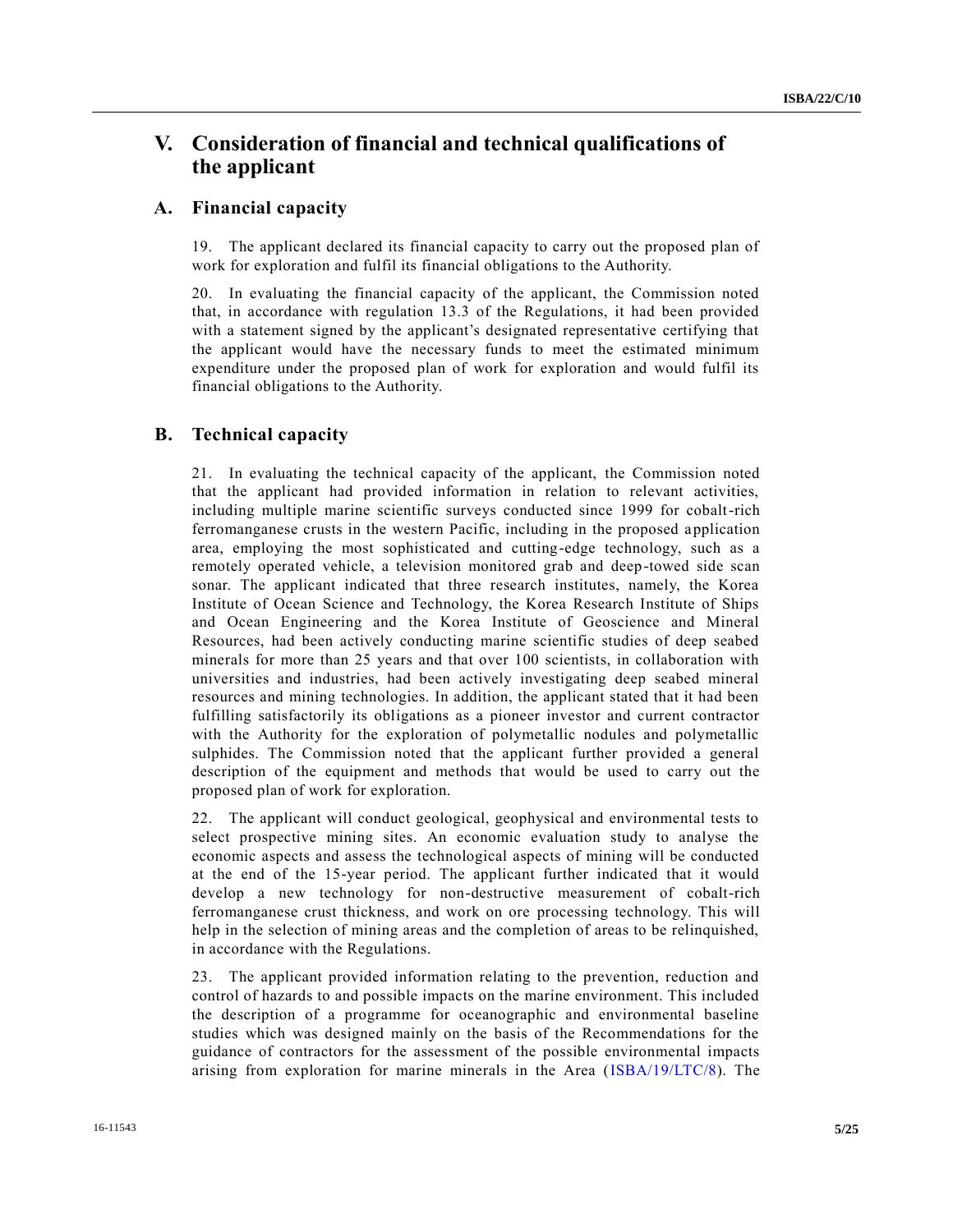oceanographic and environmental studies would be carried out in three different stages over the next 15 years. The applicant stated that most of the proposed activities were classified as "activities not requiring environmental impact assessment", as identified by the Commission in the Recommendations. The applicant also stated that the exploration-related sources of impacts on the biological environment were expected to be temporary and localized. If necessary, the applicant would carry out an environmental impact assessment for the towing sledge and/or seabed drilling systems during the first five-year period and for the hyperbenthic sledge. The applicant further stated that it would apply the precautionary approach and best environmental practice to prevent, reduce and control pollution and other hazards to the marine environment arising from its activities in the Area. Furthermore, the applicant is willing to facilitate cooperation with the Authority, other contractors, States neighbouring its proposed exploration area and experts to increase the chance of accessibility to state -of-the-art standardized sampling methods and taxonomy.

## **VI. Consideration of data and information submitted for approval of the plan of work for exploration**

24. In accordance with regulation 20 of the Regulations, the applicant submitted the following information for approval of the plan of work for exploration:

(a) A general description and a schedule of the proposed exploration programme, including the programme of activities for the immediate five -year period;

(b) A description of the programme for oceanographic and environmental baseline studies, in accordance with the Regulations and any environmental rules, regulations and procedures established by the Authority, that would enable an assessment of the potential environmental impact, including, but not restricted to, the impact on biodiversity of the proposed exploration activities, taking into account any recommendations issued by the Legal and Technical Commission;

(c) A preliminary assessment of the possible impact of the proposed exploration activities on the marine environment;

(d) A description of proposed measures for the prevention, reduction and control of pollution and other hazards to, as well as possible impacts on, the marine environment;

(e) Data necessary for the Council to make the determination, as required by regulation 13, paragraph 1;

(f) A schedule of anticipated yearly expenditure in respect of the programme of activities for the immediate five-year period.

## **VII. Training programme**

25. The Commission noted that the applicant stated that, in accordance with regulation 29 and section 8 of annex IV to the Regulations, the contractor would organize and provide trainees with opportunities to participate in the following training programmes during the first five-year period of the contract: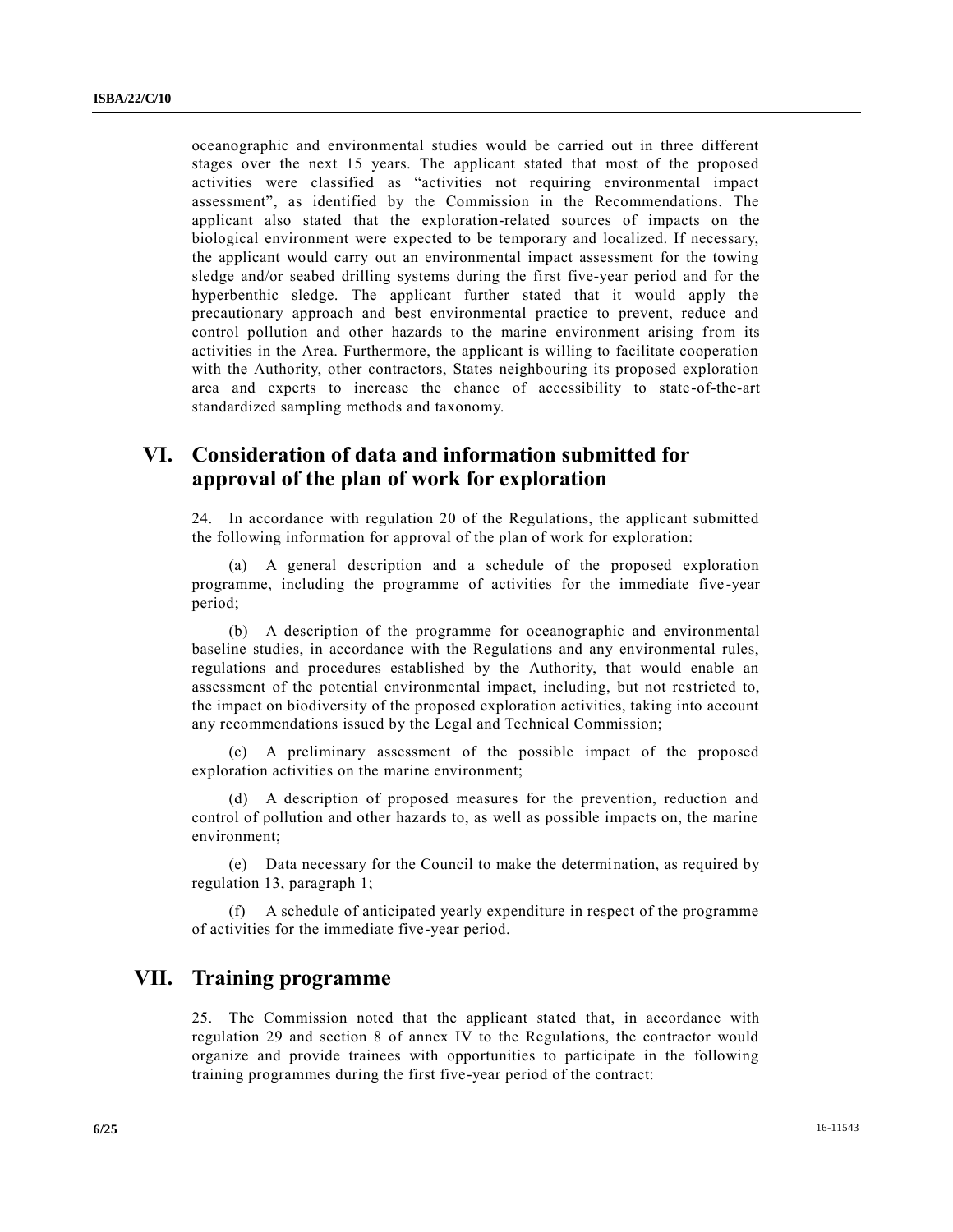- (a) An at-sea exploration training programme;
- (b) An internship programme on the marine environment or geosciences.

## **VIII. Conclusion and recommendations**

26. Having examined the particulars submitted by the applicant, summarized in sections III to VII above, the Commission is satisfied that the application has been duly submitted in accordance with the Regulations and that the applicant is a qualified applicant within the meaning of annex III, article 4, of the Convention. The Commission is further satisfied that the applicant:

(a) Has complied with the provisions of the Regulations;

(b) Has given the undertakings and assurances specified in regulation 15 of the Regulations;

(c) Possesses the financial and technical capability to carry out the proposed plan of work for exploration.

27. The Commission states that none of the conditions in regulation 23.6 of the Regulations apply.

28. With respect to the proposed plan of work for exploration, the Commission is satisfied that the proposed plan of work for exploration will:

(a) Provide for effective protection of human health and safety;

(b) Provide for effective protection and preservation of the marine environment;

(c) Ensure that installations are not established where interference may be caused to the use of recognized sea lanes essential to international navigation or in areas of intense fishing activity.

29. Accordingly, pursuant to regulation 23.5, the Commission recommends to the Council approval of the plan of work for exploration for cobalt-rich ferromanganese crusts submitted by the Government of the Republic of Korea.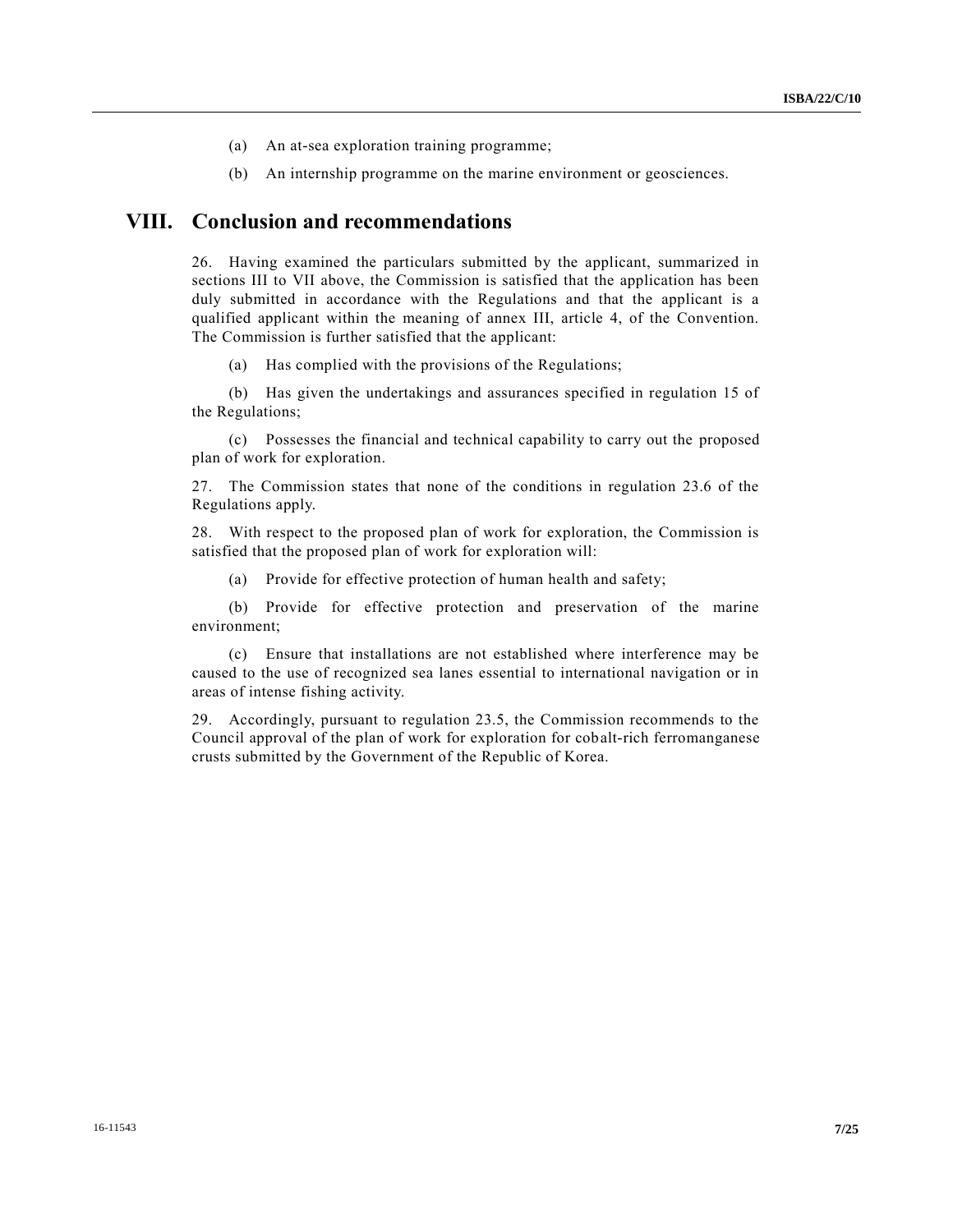## **Annex I**

# **Application for approval of a plan of work for exploration for cobalt-rich ferromanganese crusts by the Government of the Republic of Korea**

# **Attachment 5**

# **Geographical coordinates of the 150 blocks under application (WGS 84)**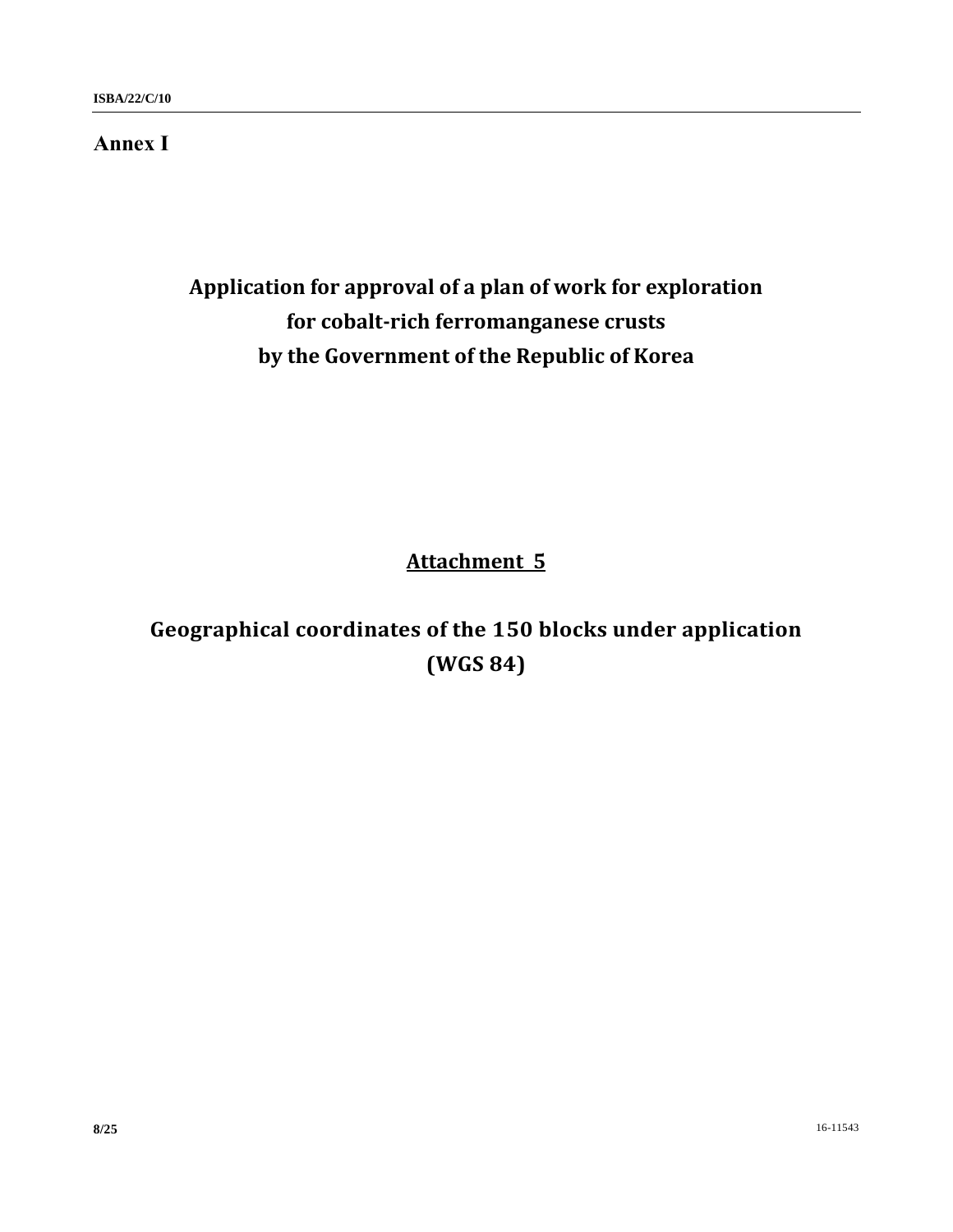| Cluster | <b>Block</b>     | AREA     | Northing UTM<br>Zone 56N | Easting UTM<br>Zone 56N | Lat. N<br>deg. | Lat. N<br>min. | Lat. N<br>sec. | Lat. N<br>deg. | Lat. N<br>min. | Lat. N<br>sec. |
|---------|------------------|----------|--------------------------|-------------------------|----------------|----------------|----------------|----------------|----------------|----------------|
| KC-1    | 1                | 20.0     | 2,185,361.53             | 562,903.81              | 19             | 45             | 46.63          | 153            | 36             | 1.59           |
|         |                  |          | 2,185,361.53             | 572,903.00              | 19             | 45             | 45.39          | 153            | 41             | 45.18          |
|         |                  |          | 2,183,361.53             | 572,903.00              | 19             | 44             | 40.33          | 153            | 41             | 44.90          |
|         |                  |          | 2,183,361.53             | 562,903.81              | 19             | 44             | 41.57          | 153            | 36             | 1.35           |
|         | $\overline{c}$   | 20.0     | 2,183,361.53             | 561,903.81              | 19             | 44             | 41.68          | 153            | 35             | 26.99          |
|         |                  |          | 2,183,361.53             | 571,903.81              | 19             | 44             | 40.46          | 153            | 41             | 10.57          |
|         |                  |          | 2,181,361.53             | 571,903.81              | 19             | 43             | 35.40          | 153            | 41             | 10.29          |
|         |                  |          | 2,181,361.53             | 561,903.81              | 19             | 43             | 36.62          | 153            | 35             | 26.75          |
|         | $\mathfrak{Z}$   | 20.0     | 2,181,361.53             | 561,903.81              | 19             | 43             | 36.62          | 153            | 35             | 26.75          |
|         |                  |          | 2,181,361.53             | 571,903.81              | 19             | 43             | 35.40          | 153            | 41             | 10.29          |
|         |                  |          | 2,179,361.53             | 571,903.81              | 19             | 42             | 30.34          | 153            | 41             | 10.02          |
|         |                  |          | 2,179,361.53             | 561,903.81              | 19             | 42             | 31.56          | 153            | 35             | 26.51          |
|         | 4                | 20.0     | 2,179,361.53             | 569,903.81              | 19             | $42\,$         | 30.60          | 153            | 40             | 1.32           |
|         |                  |          | 2,177,361.53             | 569,903.81              | 19             | 41             | 25.53          | 153            | 40             | 1.05           |
|         |                  |          | 2,177,361.53             | 559,903.81              | 19             | 41             | 26.72          | 153            | 34             | 17.58          |
|         |                  |          | 2,179,361.53             | 559,903.81              | 19             | 42             | 31.78          | 153            | 34             | 17.81          |
|         | 5                | 20.0     | 2,177,361.53             | 558,903.81              | 19             | $4\,$          | 26.83          | 153            | 33             | 43.23          |
|         |                  |          | 2,177,361.53             | 568,903.81              | 19             | 41             | 25.66          | 153            | 39             | 26.70          |
|         |                  |          | 2,175,361.53             | 568,903.81              | 19             | 40             | 20.60          | 153            | 39             | 26.43          |
|         |                  |          | 2,175,361.53             | 558,903.81              | 19             | 40             | 21.76          | 153            | 33             | 43.01          |
|         | 6                | 20.0     | 2,175,361.53             | 556,903.81              | 19             | 40             | 21.97          | 153            | 32             | 34.32          |
|         |                  |          | 2,175,361.53             | 566,903.81              | 19             | 40             | 20.85          | 153            | 38             | 17.75          |
|         |                  |          | 2,173,361.53             | 566,903.81              | 19             | 39             | 15.78          | 153            | 38             | 17.49          |
|         |                  |          | 2,173,361.53             | 556,903.81              | 19             | 39             | 16.91          | 153            | 32             | 34.10          |
|         | $\boldsymbol{7}$ | 20.0     | 2,173,361.53             | 555,903.81              | 19             | 39             | 17.01          | 153            | 31             | 59.76          |
|         |                  |          | 2,173,361.53             | 565,903.81              | 19             | 39             | 15.90          | 153            | 37             | 43.15          |
|         |                  |          | 2,171,361.53             | 565,903.81              | 19             | 38             | 10.84          | 153            | 37             | 42.90          |
|         |                  |          | 2,171,361.53             | 555,903.81              | 19             | 38             | 11.95          | 153            | 31             | 59.55          |
|         | $\boldsymbol{8}$ | $20.0\,$ | 2,171,361.53             | 564,903.81              | ${\it 19}$     | $38\,$         | 10.96          | 153            | $37\,$         | 8.57           |
|         |                  |          | 2,169,361.53             | 564,903.81              | 19             | $37\,$         | 5.90           | 153            | $37\,$         | $8.32\,$       |
|         |                  |          | 2,169,361.53             | 554,903.81              | ${\it 19}$     | 37             | 6.99           | 153            | 31             | 25.00          |
|         |                  |          | 2,171,361.53             | 554,903.81              | ${\it 19}$     | $38\,$         | 12.05          | 153            | $3\sqrt{l}$    | 25.21          |
|         | $\mathfrak g$    | 20.0     | 2,169,361.53             | 560,903.81              | 19             | 37             | 6.35           | 153            | 34             | 50.99          |
|         |                  |          | 2,169,361.53             | 562,903.81              | ${\it 19}$     | 37             | 6.13           | 153            | 35             | 59.65          |
|         |                  |          | 2,159,361.53             | 562,903.81              | 19             | $3\sqrt{l}$    | 40.81          | 153            | 35             | 58.45          |
|         |                  |          | 2,159,361.53             | 560,903.81              | ${\it 19}$     | 31             | 41.04          | 153            | 34             | 49.83          |
|         | ${\it 10}$       | 20.0     | 2,169,361.53             | 560,903.81              | 19             | 37             | 6.35           | 153            | 34             | 50.99          |
|         |                  |          | 2,159,361.53             | 560,903.81              | 19             | 31             | 41.04          | 153            | 34             | 49.83          |
|         |                  |          | 2,159,361.53             | 558,903.81              | ${\it 19}$     | $3\sqrt{l}$    | 41.25          | $153\,$        | 33             | 41.20          |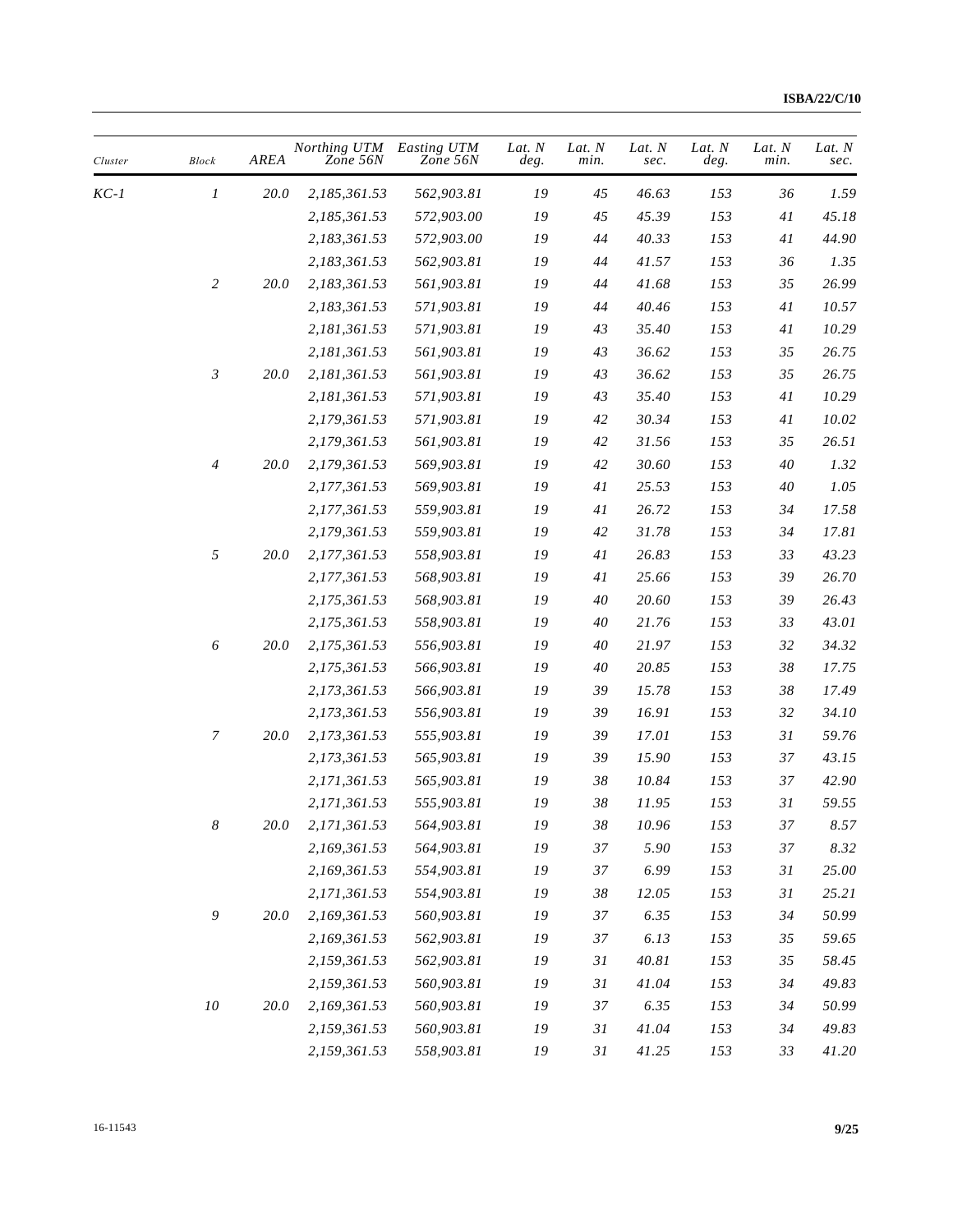| 33<br>2,169,361.53<br>558,903.81<br>19<br>37<br>6.57<br>153<br>$\cal{I}$<br>19<br>37<br>6.57<br>153<br>20.0<br>2,169,361.53<br>558,903.81<br>33<br>558,903.81<br>19<br>31<br>153<br>2,159,361.53<br>41.25<br>33<br>19<br>31<br>153<br>32<br>2,159,361.53<br>556,903.81<br>41.46<br>2,169,361.53<br>556,903.81<br>19<br>37<br>6.78<br>153<br>32<br>12<br>${\it 19}$<br>31<br>41.46<br>153<br>32<br>20.0<br>2,159,361.53<br>556,903.81<br>2,159,361.53<br>554,903.81<br>19<br>31<br>41.66<br>153<br>31<br>${\it 19}$<br>37<br>6.99<br>153<br>31<br>2,169,361.53<br>554,903.81<br>2,169,361.53<br>556,903.81<br>19<br>37<br>6.78<br>153<br>32<br>13<br>554,903.81<br>39.52<br>153<br>20.0<br>2,170,361.53<br>19<br>37<br>31<br>153<br>31<br>554,903.81<br>19<br>32<br>14.20<br>2,160,361.53<br>32<br>14.39<br>$30\,$<br>2,160,361.53<br>552,903.81<br>19<br>153<br>${\it 19}$<br>37<br>153<br>$30\,$<br>2,170,361.53<br>552,903.81<br>39.71<br>14<br>37<br>2,169,361.53<br>552,903.81<br>19<br>7.18<br>153<br>30<br><i>20.0</i><br>552,903.81<br>19<br>41.86<br>153<br>2,159,361.53<br>31<br>30<br>550,903.81<br>19<br>31<br>42.05<br>153<br>29<br>2,159,361.53<br>${\it 19}$<br>37<br>7.37<br>153<br>2,169,361.53<br>550,903.81<br>29<br>15<br>${\it 19}$<br>2.31<br>153<br>29<br>20.0<br>2,167,361.53<br>550,903.81<br>36<br>550,903.81<br>30<br>36.98<br>153<br>29<br>2,157,361.53<br>19<br>${\it 19}$<br>153<br>2,157,361.53<br>548,903.81<br>30<br>37.16<br>27<br>19<br>2,167,361.53<br>548,903.81<br>36<br>2.49<br>153<br>27<br>16<br>${\it 19}$<br>35<br>153<br>27<br>20.0<br>2,166,361.53<br>548,903.81<br>29.96<br>153<br>19<br>30<br>4.63<br>27<br>2,156,361.53<br>548,903.81 | 42.33<br>42.33<br>41.20<br>32.58<br>33.67<br>32.58<br>23.95<br>25.00 |
|--------------------------------------------------------------------------------------------------------------------------------------------------------------------------------------------------------------------------------------------------------------------------------------------------------------------------------------------------------------------------------------------------------------------------------------------------------------------------------------------------------------------------------------------------------------------------------------------------------------------------------------------------------------------------------------------------------------------------------------------------------------------------------------------------------------------------------------------------------------------------------------------------------------------------------------------------------------------------------------------------------------------------------------------------------------------------------------------------------------------------------------------------------------------------------------------------------------------------------------------------------------------------------------------------------------------------------------------------------------------------------------------------------------------------------------------------------------------------------------------------------------------------------------------------------------------------------------------------------------------------------------------------------------------------------------|----------------------------------------------------------------------|
|                                                                                                                                                                                                                                                                                                                                                                                                                                                                                                                                                                                                                                                                                                                                                                                                                                                                                                                                                                                                                                                                                                                                                                                                                                                                                                                                                                                                                                                                                                                                                                                                                                                                                      |                                                                      |
|                                                                                                                                                                                                                                                                                                                                                                                                                                                                                                                                                                                                                                                                                                                                                                                                                                                                                                                                                                                                                                                                                                                                                                                                                                                                                                                                                                                                                                                                                                                                                                                                                                                                                      |                                                                      |
|                                                                                                                                                                                                                                                                                                                                                                                                                                                                                                                                                                                                                                                                                                                                                                                                                                                                                                                                                                                                                                                                                                                                                                                                                                                                                                                                                                                                                                                                                                                                                                                                                                                                                      |                                                                      |
|                                                                                                                                                                                                                                                                                                                                                                                                                                                                                                                                                                                                                                                                                                                                                                                                                                                                                                                                                                                                                                                                                                                                                                                                                                                                                                                                                                                                                                                                                                                                                                                                                                                                                      |                                                                      |
|                                                                                                                                                                                                                                                                                                                                                                                                                                                                                                                                                                                                                                                                                                                                                                                                                                                                                                                                                                                                                                                                                                                                                                                                                                                                                                                                                                                                                                                                                                                                                                                                                                                                                      |                                                                      |
|                                                                                                                                                                                                                                                                                                                                                                                                                                                                                                                                                                                                                                                                                                                                                                                                                                                                                                                                                                                                                                                                                                                                                                                                                                                                                                                                                                                                                                                                                                                                                                                                                                                                                      |                                                                      |
|                                                                                                                                                                                                                                                                                                                                                                                                                                                                                                                                                                                                                                                                                                                                                                                                                                                                                                                                                                                                                                                                                                                                                                                                                                                                                                                                                                                                                                                                                                                                                                                                                                                                                      |                                                                      |
|                                                                                                                                                                                                                                                                                                                                                                                                                                                                                                                                                                                                                                                                                                                                                                                                                                                                                                                                                                                                                                                                                                                                                                                                                                                                                                                                                                                                                                                                                                                                                                                                                                                                                      |                                                                      |
|                                                                                                                                                                                                                                                                                                                                                                                                                                                                                                                                                                                                                                                                                                                                                                                                                                                                                                                                                                                                                                                                                                                                                                                                                                                                                                                                                                                                                                                                                                                                                                                                                                                                                      | 33.67                                                                |
|                                                                                                                                                                                                                                                                                                                                                                                                                                                                                                                                                                                                                                                                                                                                                                                                                                                                                                                                                                                                                                                                                                                                                                                                                                                                                                                                                                                                                                                                                                                                                                                                                                                                                      | 25.11                                                                |
|                                                                                                                                                                                                                                                                                                                                                                                                                                                                                                                                                                                                                                                                                                                                                                                                                                                                                                                                                                                                                                                                                                                                                                                                                                                                                                                                                                                                                                                                                                                                                                                                                                                                                      | 24.06                                                                |
|                                                                                                                                                                                                                                                                                                                                                                                                                                                                                                                                                                                                                                                                                                                                                                                                                                                                                                                                                                                                                                                                                                                                                                                                                                                                                                                                                                                                                                                                                                                                                                                                                                                                                      | 15.43                                                                |
|                                                                                                                                                                                                                                                                                                                                                                                                                                                                                                                                                                                                                                                                                                                                                                                                                                                                                                                                                                                                                                                                                                                                                                                                                                                                                                                                                                                                                                                                                                                                                                                                                                                                                      | 16.44                                                                |
|                                                                                                                                                                                                                                                                                                                                                                                                                                                                                                                                                                                                                                                                                                                                                                                                                                                                                                                                                                                                                                                                                                                                                                                                                                                                                                                                                                                                                                                                                                                                                                                                                                                                                      | 16.34                                                                |
|                                                                                                                                                                                                                                                                                                                                                                                                                                                                                                                                                                                                                                                                                                                                                                                                                                                                                                                                                                                                                                                                                                                                                                                                                                                                                                                                                                                                                                                                                                                                                                                                                                                                                      | 15.33                                                                |
|                                                                                                                                                                                                                                                                                                                                                                                                                                                                                                                                                                                                                                                                                                                                                                                                                                                                                                                                                                                                                                                                                                                                                                                                                                                                                                                                                                                                                                                                                                                                                                                                                                                                                      | 6.70                                                                 |
|                                                                                                                                                                                                                                                                                                                                                                                                                                                                                                                                                                                                                                                                                                                                                                                                                                                                                                                                                                                                                                                                                                                                                                                                                                                                                                                                                                                                                                                                                                                                                                                                                                                                                      | 7.67                                                                 |
|                                                                                                                                                                                                                                                                                                                                                                                                                                                                                                                                                                                                                                                                                                                                                                                                                                                                                                                                                                                                                                                                                                                                                                                                                                                                                                                                                                                                                                                                                                                                                                                                                                                                                      | 7.48                                                                 |
|                                                                                                                                                                                                                                                                                                                                                                                                                                                                                                                                                                                                                                                                                                                                                                                                                                                                                                                                                                                                                                                                                                                                                                                                                                                                                                                                                                                                                                                                                                                                                                                                                                                                                      | 6.51                                                                 |
|                                                                                                                                                                                                                                                                                                                                                                                                                                                                                                                                                                                                                                                                                                                                                                                                                                                                                                                                                                                                                                                                                                                                                                                                                                                                                                                                                                                                                                                                                                                                                                                                                                                                                      | 57.89                                                                |
|                                                                                                                                                                                                                                                                                                                                                                                                                                                                                                                                                                                                                                                                                                                                                                                                                                                                                                                                                                                                                                                                                                                                                                                                                                                                                                                                                                                                                                                                                                                                                                                                                                                                                      | 58.82                                                                |
|                                                                                                                                                                                                                                                                                                                                                                                                                                                                                                                                                                                                                                                                                                                                                                                                                                                                                                                                                                                                                                                                                                                                                                                                                                                                                                                                                                                                                                                                                                                                                                                                                                                                                      | 58.73                                                                |
|                                                                                                                                                                                                                                                                                                                                                                                                                                                                                                                                                                                                                                                                                                                                                                                                                                                                                                                                                                                                                                                                                                                                                                                                                                                                                                                                                                                                                                                                                                                                                                                                                                                                                      | 57.79                                                                |
| 546,903.81<br>4.80<br>153<br>2,156,361.53<br>19<br>30<br>26                                                                                                                                                                                                                                                                                                                                                                                                                                                                                                                                                                                                                                                                                                                                                                                                                                                                                                                                                                                                                                                                                                                                                                                                                                                                                                                                                                                                                                                                                                                                                                                                                          | 49.18                                                                |
| 153<br>2,166,361.53<br>546,903.81<br>19<br>35<br>30.13<br>26                                                                                                                                                                                                                                                                                                                                                                                                                                                                                                                                                                                                                                                                                                                                                                                                                                                                                                                                                                                                                                                                                                                                                                                                                                                                                                                                                                                                                                                                                                                                                                                                                         | 50.08                                                                |
| $17\,$<br>35<br>20.0<br>2,166,361.53<br>546,903.81<br>19<br>30.13<br>153<br>26                                                                                                                                                                                                                                                                                                                                                                                                                                                                                                                                                                                                                                                                                                                                                                                                                                                                                                                                                                                                                                                                                                                                                                                                                                                                                                                                                                                                                                                                                                                                                                                                       | 50.08                                                                |
| 2,156,361.53<br>546,903.81<br>19<br>30<br>4.80<br>153<br>26                                                                                                                                                                                                                                                                                                                                                                                                                                                                                                                                                                                                                                                                                                                                                                                                                                                                                                                                                                                                                                                                                                                                                                                                                                                                                                                                                                                                                                                                                                                                                                                                                          | 49.18                                                                |
| 153<br>25<br>2,156,361.53<br>544,903.81<br>19<br>30<br>4.97                                                                                                                                                                                                                                                                                                                                                                                                                                                                                                                                                                                                                                                                                                                                                                                                                                                                                                                                                                                                                                                                                                                                                                                                                                                                                                                                                                                                                                                                                                                                                                                                                          | 40.57                                                                |
| 2,166,361.53<br>544,903.81<br>19<br>35<br>30.30<br>153<br>25                                                                                                                                                                                                                                                                                                                                                                                                                                                                                                                                                                                                                                                                                                                                                                                                                                                                                                                                                                                                                                                                                                                                                                                                                                                                                                                                                                                                                                                                                                                                                                                                                         | 41.42                                                                |
| $18\,$<br>${\it 19}$<br>30.46<br>153<br>24<br>20.0<br>2,166,361.53<br>542,903.81<br>35                                                                                                                                                                                                                                                                                                                                                                                                                                                                                                                                                                                                                                                                                                                                                                                                                                                                                                                                                                                                                                                                                                                                                                                                                                                                                                                                                                                                                                                                                                                                                                                               | 32.77                                                                |
| 542,903.81<br>19<br>153<br>2,156,361.53<br>30<br>5.13<br>24                                                                                                                                                                                                                                                                                                                                                                                                                                                                                                                                                                                                                                                                                                                                                                                                                                                                                                                                                                                                                                                                                                                                                                                                                                                                                                                                                                                                                                                                                                                                                                                                                          | 31.95                                                                |
| ${\it 19}$<br>4.97<br>153<br>2,156,361.53<br>544,903.81<br>30<br>25                                                                                                                                                                                                                                                                                                                                                                                                                                                                                                                                                                                                                                                                                                                                                                                                                                                                                                                                                                                                                                                                                                                                                                                                                                                                                                                                                                                                                                                                                                                                                                                                                  | 40.57                                                                |
| ${\it 19}$<br>2,166,361.53<br>35<br>30.30<br>153<br>25<br>544,903.81                                                                                                                                                                                                                                                                                                                                                                                                                                                                                                                                                                                                                                                                                                                                                                                                                                                                                                                                                                                                                                                                                                                                                                                                                                                                                                                                                                                                                                                                                                                                                                                                                 | 41.42                                                                |
| ${\it I9}$<br>2,187,550.94<br>19<br>$KC-2$<br>20.0<br>368,109.39<br>46<br>45.53<br>151<br>44                                                                                                                                                                                                                                                                                                                                                                                                                                                                                                                                                                                                                                                                                                                                                                                                                                                                                                                                                                                                                                                                                                                                                                                                                                                                                                                                                                                                                                                                                                                                                                                         | 27.54                                                                |
| 372,109.39<br>${\it 19}$<br>46.48<br>2,187,550.94<br>46<br>151<br>46                                                                                                                                                                                                                                                                                                                                                                                                                                                                                                                                                                                                                                                                                                                                                                                                                                                                                                                                                                                                                                                                                                                                                                                                                                                                                                                                                                                                                                                                                                                                                                                                                 | 44.97                                                                |
| 372,109.39<br>2,192,550.94<br>19<br>49<br>29.11<br>151<br>46                                                                                                                                                                                                                                                                                                                                                                                                                                                                                                                                                                                                                                                                                                                                                                                                                                                                                                                                                                                                                                                                                                                                                                                                                                                                                                                                                                                                                                                                                                                                                                                                                         | 43.73                                                                |
| 368,109.39<br>19<br>28.16<br>151<br>2,192,550.94<br>49<br>44                                                                                                                                                                                                                                                                                                                                                                                                                                                                                                                                                                                                                                                                                                                                                                                                                                                                                                                                                                                                                                                                                                                                                                                                                                                                                                                                                                                                                                                                                                                                                                                                                         | 26.26                                                                |
| $20\,$<br>2,192,550.94<br>368,109.39<br>20.0<br>19<br>49<br>28.16<br>151<br>44                                                                                                                                                                                                                                                                                                                                                                                                                                                                                                                                                                                                                                                                                                                                                                                                                                                                                                                                                                                                                                                                                                                                                                                                                                                                                                                                                                                                                                                                                                                                                                                                       | 26.26                                                                |
| 364,109.39<br>151<br>2,192,550.94<br>19<br>49<br>27.17<br>42                                                                                                                                                                                                                                                                                                                                                                                                                                                                                                                                                                                                                                                                                                                                                                                                                                                                                                                                                                                                                                                                                                                                                                                                                                                                                                                                                                                                                                                                                                                                                                                                                         | $8.78\,$                                                             |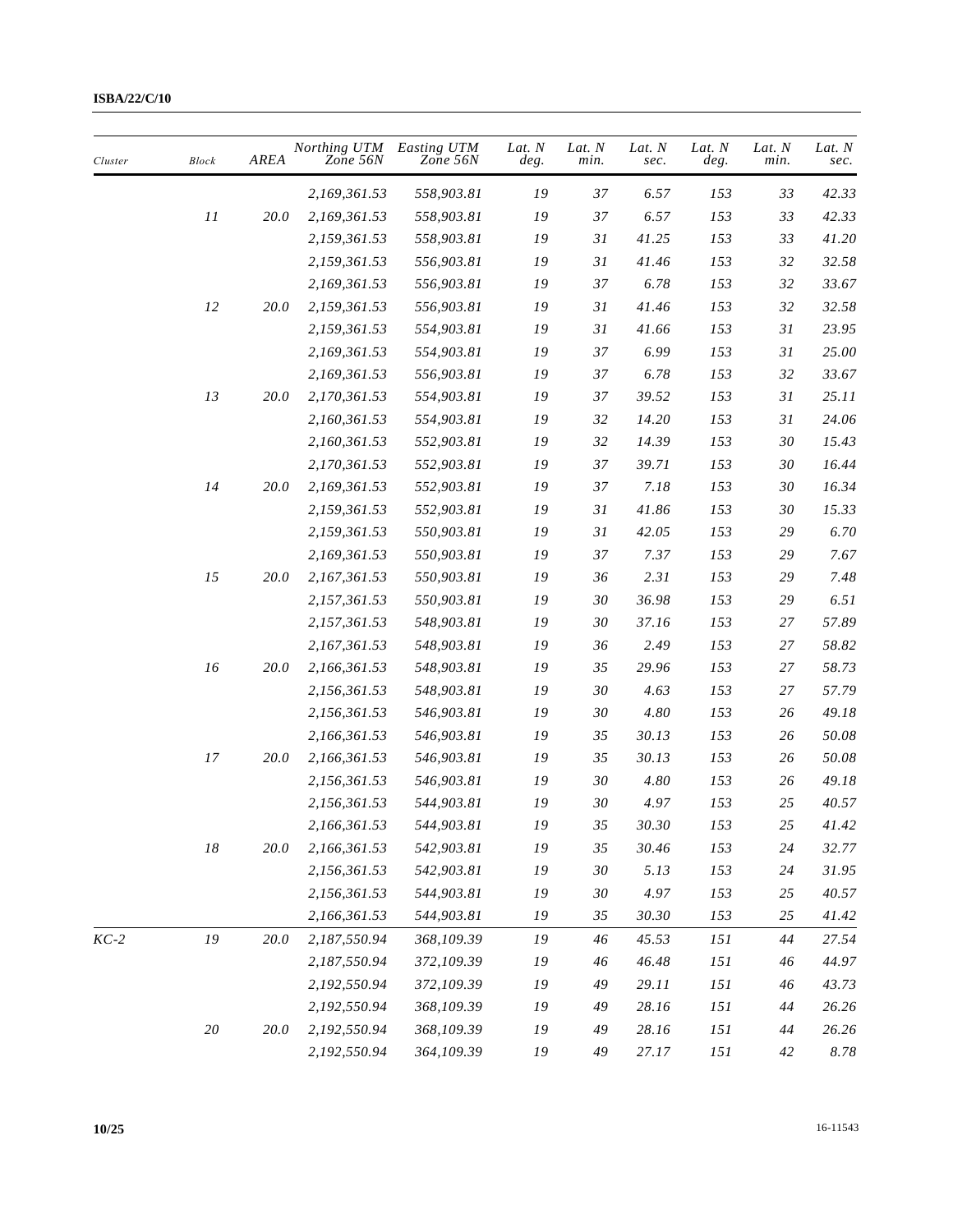| Cluster | <b>Block</b> | AREA     | Northing UTM<br>Zone 56N | Easting UTM<br>Zone 56N | Lat. N<br>deg. | Lat. N<br>min. | Lat. N<br>sec. | Lat. N<br>deg. | Lat. N<br>min. | Lat. N<br>sec. |
|---------|--------------|----------|--------------------------|-------------------------|----------------|----------------|----------------|----------------|----------------|----------------|
|         |              |          | 2,187,550.94             | 364,109.39              | 19             | 46             | 44.55          | 151            | 42             | 10.10          |
|         |              |          | 2,187,550.94             | 368,109.39              | 19             | 46             | 45.53          | 151            | 44             | 27.54          |
|         | $2\sqrt{l}$  | 20.0     | 2,183,550.94             | 364,109.39              | 19             | 44             | 34.45          | 151            | 42             | 11.15          |
|         |              |          | 2,183,550.94             | 369,109.39              | 19             | 44             | 35.67          | 151            | 45             | 2.91           |
|         |              |          | 2,187,550.94             | 369,109.39              | 19             | 46             | 45.77          | 151            | 45             | 1.90           |
|         |              |          | 2,187,550.94             | 364,109.39              | 19             | 46             | 44.55          | 151            | 42             | 10.10          |
|         | $22\,$       | 20.0     | 2,183,550.94             | 364,109.39              | 19             | 44             | 34.45          | 151            | 42             | 11.15          |
|         |              |          | 2,178,550.94             | 364,109.39              | 19             | 41             | 51.83          | 151            | 42             | 12.47          |
|         |              |          | 2,178,550.94             | 368,109.39              | 19             | 41             | 52.80          | 151            | 44             | 29.83          |
|         |              |          | 2,183,550.94             | 368,109.39              | 19             | 44             | 35.43          | 151            | 44             | 28.56          |
|         | 23           | 20.0     | 2,189,550.94             | 362,109.39              | 19             | 47             | 49.10          | 151            | 41             | 0.85           |
|         |              |          | 2,179,550.94             | 362,109.39              | 19             | 42             | 23.85          | 151            | $4\,$ $\,$     | 3.52           |
|         |              |          | 2,179,550.94             | 364,109.39              | 19             | 42             | 24.35          | 151            | 42             | 12.20          |
|         |              |          | 2,189,550.94             | 364,109.39              | 19             | 47             | 49.60          | 151            | 42             | 9.57           |
|         | $24\,$       | 20.0     | 2,189,550.94             | 360,109.39              | 19             | 47             | 48.59          | 151            | 39             | 52.13          |
|         |              |          | 2,179,550.94             | 360,109.39              | 19             | 42             | 23.34          | 151            | 39             | 54.83          |
|         |              |          | 2,179,550.94             | 362,109.39              | 19             | 42             | 23.85          | 151            | 41             | 3.52           |
|         |              |          | 2,189,550.94             | 362,109.39              | 19             | 47             | 49.10          | 151            | 41             | 0.85           |
|         | 25           | 20.0     | 2,179,550.94             | 360,109.39              | 19             | 42             | 23.34          | 151            | 39             | 54.83          |
|         |              |          | 2,179,550.94             | 364,109.39              | 19             | 42             | 24.35          | 151            | 42             | 12.20          |
|         |              |          | 2,174,550.94             | 364,109.39              | 19             | 39             | 41.73          | 151            | 42             | 13.51          |
|         |              |          | 2,174,550.94             | 360,109.39              | 19             | 39             | 40.72          | 151            | 39             | 56.18          |
|         | 26           | 20.0     | 2,188,550.94             | 360,109.39              | 19             | 47             | 16.06          | 151            | 39             | 52.40          |
|         |              |          | 2,178,550.94             | 360,109.39              | 19             | 41             | 50.82          | 151            | 39             | 55.10          |
|         |              |          | 2,178,550.94             | 358,109.39              | 19             | 41             | 50.31          | 151            | 38             | 46.42          |
|         |              |          | 2,188,550.94             | 358,109.39              | 19             | 47             | 15.54          | 151            | 38             | 43.68          |
|         | 27           | 20.0     | 2,178,550.94             | 358,109.39              | 19             | 41             | 50.31          | 151            | 38             | 46.42          |
|         |              |          | 2,168,550.94             | 358,109.39              | 19             | 36             | 25.06          | 151            | 38             | 49.15          |
|         |              |          | 2,168,550.94             | 360,109.39              | ${\it I9}$     | 36             | 25.58          | $151\,$        | 39             | 57.79          |
|         |              |          | 2,178,550.94             | 360,109.39              | ${\it 19}$     | $4\sqrt{l}$    | 50.82          | 151            | 39             | 55.10          |
|         | $28\,$       | $20.0\,$ | 2,186,550.94             | 356,109.39              | ${\it 19}$     | 46             | 9.97           | 151            | 37             | 35.52          |
|         |              |          | 2,176,550.94             | 356,109.39              | ${\it 19}$     | 40             | 44.74          | $151\,$        | 37             | 38.30          |
|         |              |          | 2,176,550.94             | 358,109.39              | 19             | 40             | 45.26          | 151            | $38\,$         | 46.97          |
|         |              |          | 2,186,550.94             | 358,109.39              | ${\it 19}$     | 46             | 10.50          | 151            | $38\,$         | 44.23          |
|         | $\sqrt{29}$  | 20.0     | 2,166,550.94             | 356,109.39              | 19             | 35             | 19.50          | 151            | 37             | 41.06          |
|         |              |          | 2,166,550.94             | 358,109.39              | ${\it 19}$     | 35             | 20.01          | 151            | 38             | 49.69          |
|         |              |          | 2,176,550.94             | 358,109.39              | 19             | $40\,$         | 45.26          | 151            | 38             | 46.97          |
|         |              |          | 2,176,550.94             | 356,109.39              | 19             | 40             | 44.74          | 151            | 37             | 38.30          |
|         | $30\,$       | $20.0\,$ | 2,183,550.94             | 354,109.39              | ${\it 19}$     | $44$           | 31.87          | 151            | $36\,$         | 27.65          |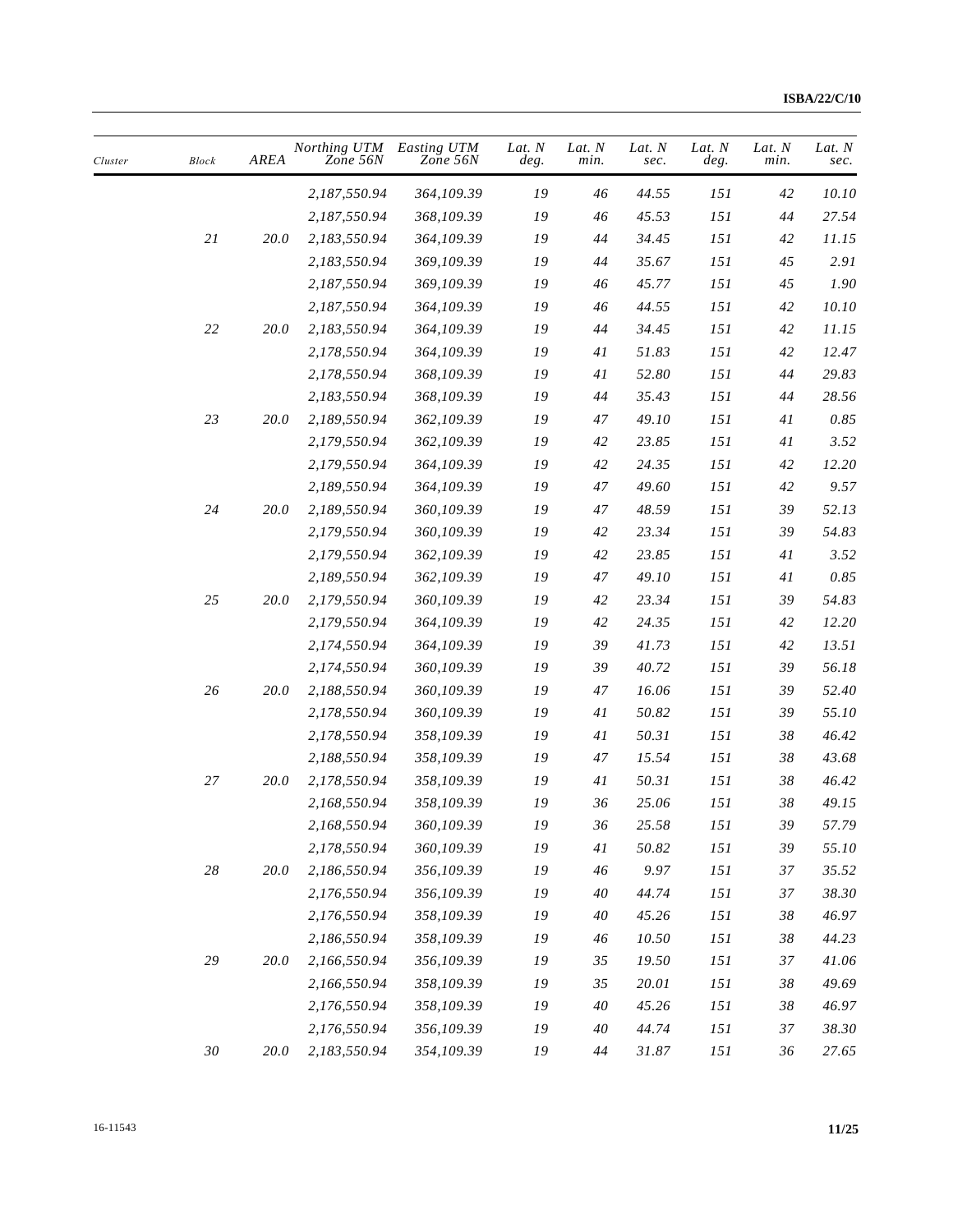| Cluster | <b>Block</b> | AREA     | Northing UTM<br>Zone 56N | Easting UTM<br>Zone 56N | Lat. N<br>deg. | Lat. N<br>min. | Lat. N<br>sec. | Lat. N<br>deg. | Lat. N<br>min. | Lat. N<br>sec. |
|---------|--------------|----------|--------------------------|-------------------------|----------------|----------------|----------------|----------------|----------------|----------------|
|         |              |          | 2,173,550.94             | 354,109.39              | 19             | 39             | 6.64           | 151            | 36             | 30.47          |
|         |              |          | 2,173,550.94             | 356,109.39              | 19             | 39             | 7.16           | 151            | 37             | 39.13          |
|         |              |          | 2,183,550.94             | 356,109.39              | 19             | 44             | 32.40          | 151            | 37             | 36.35          |
|         | 31           | 20.0     | 2,173,550.94             | 354,109.39              | 19             | 39             | 6.64           | 151            | 36             | 30.47          |
|         |              |          | 2,163,550.94             | 354,109.39              | 19             | 33             | 41.40          | 151            | 36             | 33.26          |
|         |              |          | 2,163,550.94             | 356,109.39              | 19             | 33             | 41.92          | 151            | 37             | 41.88          |
|         |              |          | 2,173,550.94             | 356,109.39              | 19             | 39             | 7.16           | 151            | 37             | 39.13          |
|         | 32           | 20.0     | 2,172,550.94             | 352,109.39              | 19             | 38             | 33.58          | 151            | 35             | 22.09          |
|         |              |          | 2,172,550.94             | 354,109.39              | 19             | 38             | 34.11          | 151            | 36             | 30.75          |
|         |              |          | 2,182,550.94             | 354,109.39              | 19             | 43             | 59.35          | 151            | 36             | 27.93          |
|         |              |          | 2,182,550.94             | 352,109.39              | 19             | 43             | 58.81          | 151            | 35             | 19.24          |
|         | 33           | 20.0     | 2,162,550.94             | 352,109.39              | 19             | 33             | 8.34           | 151            | 35             | 24.92          |
|         |              |          | 2,162,550.94             | 354,109.39              | 19             | 33             | 8.87           | 151            | 36             | 33.54          |
|         |              |          | 2,172,550.94             | 354,109.39              | 19             | 38             | 34.11          | 151            | 36             | 30.75          |
|         |              |          | 2,172,550.94             | 352,109.39              | 19             | 38             | 33.58          | 151            | 35             | 22.09          |
|         | 34           | 20.0     | 2,182,550.94             | 350,109.39              | 19             | 43             | 58.27          | 151            | 34             | 10.55          |
|         |              |          | 2,172,550.94             | 350,109.39              | 19             | $38\,$         | 33.04          | 151            | 34             | 13.43          |
|         |              |          | 2,172,550.94             | 352,109.39              | 19             | 38             | 33.58          | 151            | 35             | 22.09          |
|         |              |          | 2,182,550.94             | 352,109.39              | 19             | 43             | 58.81          | 151            | 35             | 19.24          |
|         | 35           | 20.0     | 2,168,550.94             | 347,109.39              | 19             | 36             | 22.12          | 151            | 32             | 31.63          |
|         |              |          | 2,168,550.94             | 352,109.39              | 19             | 36             | 23.48          | 151            | 35             | 23.23          |
|         |              |          | 2,172,550.94             | 352,109.39              | ${\it 19}$     | 38             | 33.58          | 151            | 35             | 22.09          |
|         |              |          | 2,172,550.94             | 347,109.39              | 19             | $38\,$         | 32.21          | 151            | 32             | 30.45          |
|         | 36           | 20.0     | 2,168,550.94             | 347,109.39              | 19             | 36             | 22.12          | 151            | 32             | 31.63          |
|         |              |          | 2,164,550.94             | 347,109.39              | 19             | 34             | 12.03          | 151            | 32             | 32.80          |
|         |              |          | 2,164,550.94             | 352,109.39              | 19             | 34             | 13.39          | 151            | 35             | 24.36          |
|         |              |          | 2,168,550.94             | 352,109.39              | 19             | 36             | 23.48          | 151            | 35             | 23.23          |
| $KC-3$  | 37           | $20.0\,$ | 2,258,404.68             | 257,834.69              | 20             | 24             | 30.83          | 150            | 40             | 45.83          |
|         |              |          | 2,254,404.68             | 257,834.69              | $20\,$         | 22             | 20.81          | 150            | $40\,$         | 47.77          |
|         |              |          | 2,254,404.68             | 252,834.69              | $20\,$         | $22\,$         | 18.49          | 150            | 37             | 55.43          |
|         |              |          | 2,258,404.68             | 252,834.69              | 20             | 24             | 28.51          | 150            | 37             | 53.45          |
|         | $38\,$       | 20.0     | 2,254,404.68             | 265,834.69              | $20\,$         | 22             | 24.42          | 150            | 45             | 23.53          |
|         |              |          | 2,249,404.68             | 265,834.69              | $20\,$         | 19             | 41.89          | 150            | 45             | 25.88          |
|         |              |          | 2,249,404.68             | 261,834.69              | $20\,$         | 19             | 40.10          | 150            | 43             | $8.04\,$       |
|         |              |          | 2,254,404.68             | 261,834.69              | $20\,$         | 22             | 22.63          | 150            | 43             | 5.65           |
|         | 39           | 20.0     | 2,254,404.68             | 261,834.69              | 20             | 22             | 22.63          | 150            | 43             | 5.65           |
|         |              |          | 2,249,404.68             | 261,834.69              | $20\,$         | 19             | 40.10          | 150            | 43             | $8.04\,$       |
|         |              |          | 2,249,404.68             | 257,834.69              | 20             | 19             | 38.29          | 150            | $40\,$         | 50.20          |
|         |              |          | 2,254,404.68             | 257,834.69              | $20\,$         | $22\,$         | 20.81          | 150            | 40             | 47.77          |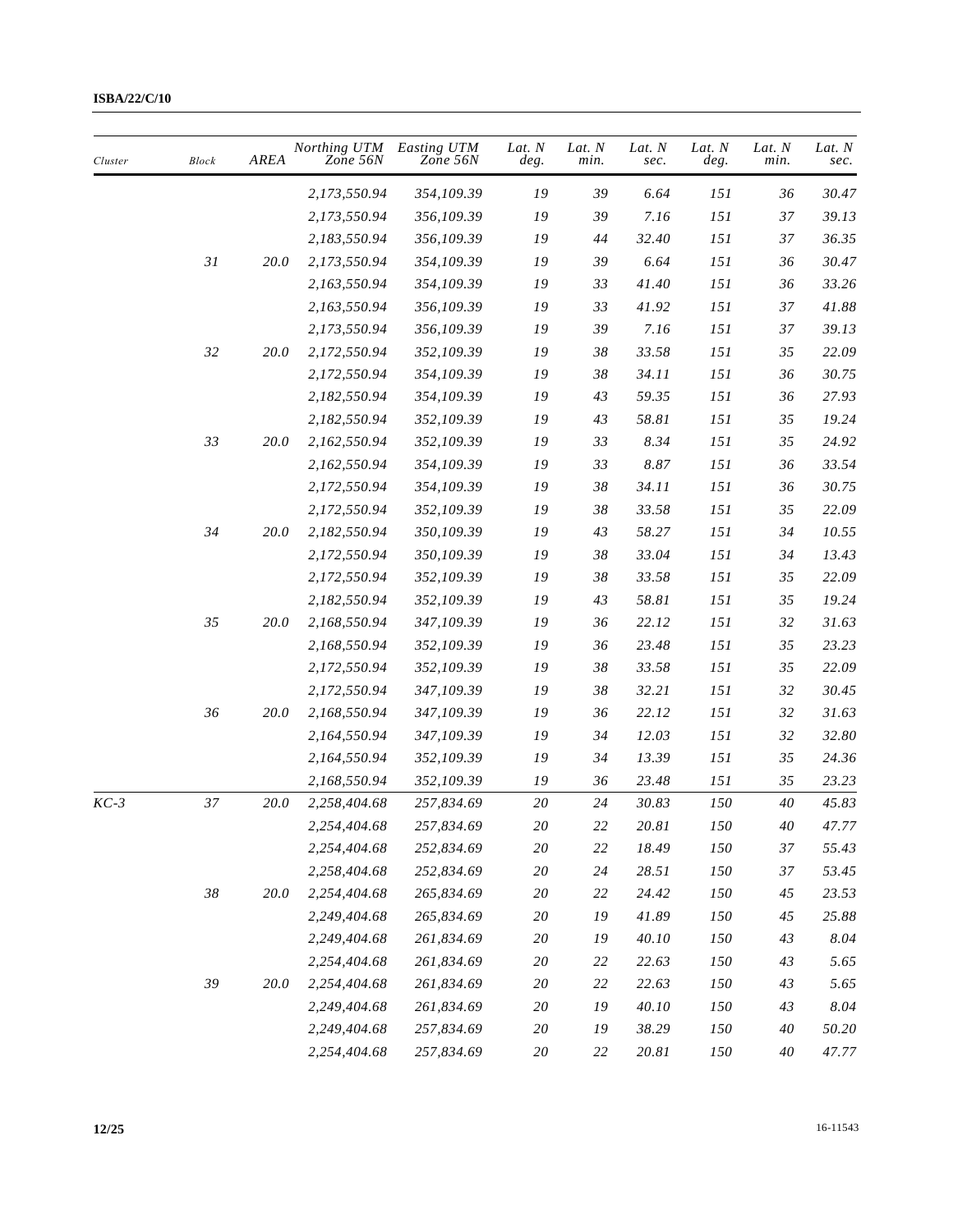| Cluster | <b>Block</b> | <b>AREA</b> | Northing UTM<br>Zone 56N | Easting UTM<br>Zone 56N | Lat. $N$<br>deg. | Lat. N<br>min. | Lat. N<br>sec. | Lat. N<br>deg. | Lat. N<br>min. | Lat. N<br>sec. |
|---------|--------------|-------------|--------------------------|-------------------------|------------------|----------------|----------------|----------------|----------------|----------------|
|         | 40           | 20.0        | 2,254,404.68             | 257,834.69              | 20               | 22             | 20.81          | 150            | 40             | 47.77          |
|         |              |             | 2,249,404.68             | 257,834.69              | $20\,$           | 19             | 38.29          | 150            | 40             | 50.20          |
|         |              |             | 2,249,404.68             | 253,834.69              | $20\,$           | 19             | 36.45          | 150            | $38\,$         | 32.37          |
|         |              |             | 2,254,404.68             | 253,834.69              | 20               | 22             | 18.96          | 150            | 38             | 29.90          |
|         | 41           | 20.0        | 2,249,404.68             | 259,834.69              | $20\,$           | 19             | 39.20          | 150            | 41             | 59.12          |
|         |              |             | 2,244,404.68             | 259,834.69              | 20               | 16             | 56.68          | 150            | $42\,$         | 1.52           |
|         |              |             | 2,244,404.68             | 255,834.69              | $20\,$           | 16             | 54.85          | 150            | 39             | 43.72          |
|         |              |             | 2,249,404.68             | 255,834.69              | $20\,$           | 19             | 37.37          | 150            | 39             | 41.28          |
|         | $42\,$       | 20.0        | 2,249,404.68             | 255,834.69              | 20               | 19             | 37.37          | 150            | 39             | 41.28          |
|         |              |             | 2,244,404.68             | 255,834.69              | $2\mathit{0}$    | 16             | 54.85          | 150            | 39             | 43.72          |
|         |              |             | 2,244,404.68             | 251,834.69              | 20               | 16             | 53.00          | 150            | 37             | 25.93          |
|         |              |             | 2,249,404.68             | 251,834.69              | $2\mathit{0}$    | 19             | 35.51          | 150            | 37             | 23.45          |
|         | 43           | 20.0        | 2,244,404.68             | 254,834.69              | $2\mathit{0}$    | 16             | 54.39          | 150            | 39             | 9.28           |
|         |              |             | 2,239,404.68             | 254,834.69              | 20               | 14             | 11.87          | 150            | 39             | 11.72          |
|         |              |             | 2,239,404.68             | 250,834.69              | $20\,$           | 14             | 10.02          | 150            | 36             | 53.97          |
|         |              |             | 2,244,404.68             | 250,834.69              | 20               | 16             | 52.53          | 150            | 36             | 51.49          |
| $KC-4A$ | 44           | 20.0        | 2,173,172.10             | 259,843.99              | 19               | 38             | 21.20          | 150            | $42\,$         | 35.34          |
|         |              |             | 2,173,172.10             | 264,843.99              | 19               | 38             | 23.36          | 150            | 45             | 26.89          |
|         |              |             | 2,169,172.10             | 264,843.99              | 19               | 36             | 13.33          | 150            | 45             | 28.70          |
|         |              |             | 2,169,172.10             | 259,843.99              | 19               | 36             | 11.17          | 150            | $42\,$         | 37.18          |
|         | 45           | 20.0        | 2,171,172.10             | 266,843.99              | 19               | 37             | 19.19          | 150            | $46\,$         | 36.41          |
|         |              |             | 2,181,172.10             | 266,843.99              | 19               | 42             | 44.28          | 150            | 46             | 31.93          |
|         |              |             | 2,181,172.10             | 264,843.99              | 19               | $42\,$         | 43.42          | 150            | 45             | 23.27          |
|         |              |             | 2,171,172.10             | 264,843.99              | 19               | 37             | 18.34          | 150            | 45             | 27.80          |
|         | 46           | 20.0        | 2,172,172.10             | 266,843.99              | 19               | 37             | 51.70          | 150            | 46             | 35.97          |
|         |              |             | 2,172,172.10             | 268,843.99              | 19               | 37             | 52.55          | 150            | 47             | 44.59          |
|         |              |             | 2,182,172.10             | 268,843.99              | 19               | 43             | 17.64          | 150            | 47             | 40.14          |
|         |              |             | 2,182,172.10             | 266,843.99              | 19               | 43             | 16.79          | 150            | 46             | 31.48          |
|         | $47\,$       | $20.0\,$    | 2,182,172.10             | 268,843.99              | ${\it I9}$       | 43             | 17.64          | $\it 150$      | 47             | 40.14          |
|         |              |             | 2,182,172.10             | 270,843.99              | ${\it 19}$       | 43             | 18.48          | 150            | $48\,$         | $48.80\,$      |
|         |              |             | 2,172,172.10             | 270,843.99              | 19               | 37             | 53.38          | 150            | 48             | 53.21          |
|         |              |             | 2,172,172.10             | 268,843.99              | 19               | 37             | 52.55          | 150            | 47             | 44.59          |
|         | $48\,$       | 20.0        | 2,182,172.10             | 270,843.99              | 19               | 43             | 18.48          | $\it 150$      | 48             | 48.80          |
|         |              |             | 2,182,172.10             | 272,843.99              | 19               | 43             | 19.31          | 150            | 49             | 57.46          |
|         |              |             | 2,172,172.10             | 272,843.99              | 19               | 37             | 54.21          | 150            | 50             | 1.83           |
|         |              |             | 2,172,172.10             | 270,843.99              | 19               | 37             | 53.38          | 150            | 48             | 53.21          |
|         | 49           | 20.0        | 2,181,172.10             | 272,843.99              | 19               | 42             | 46.80          | 150            | 49             | 57.89          |
|         |              |             | 2,181,172.10             | 274,843.99              | 19               | 42             | 47.63          | 150            | 51             | 6.55           |
|         |              |             | 2,171,172.10             | 274,843.99              | 19               | $37\,$         | 22.53          | 150            | $5\,$          | $10.88\,$      |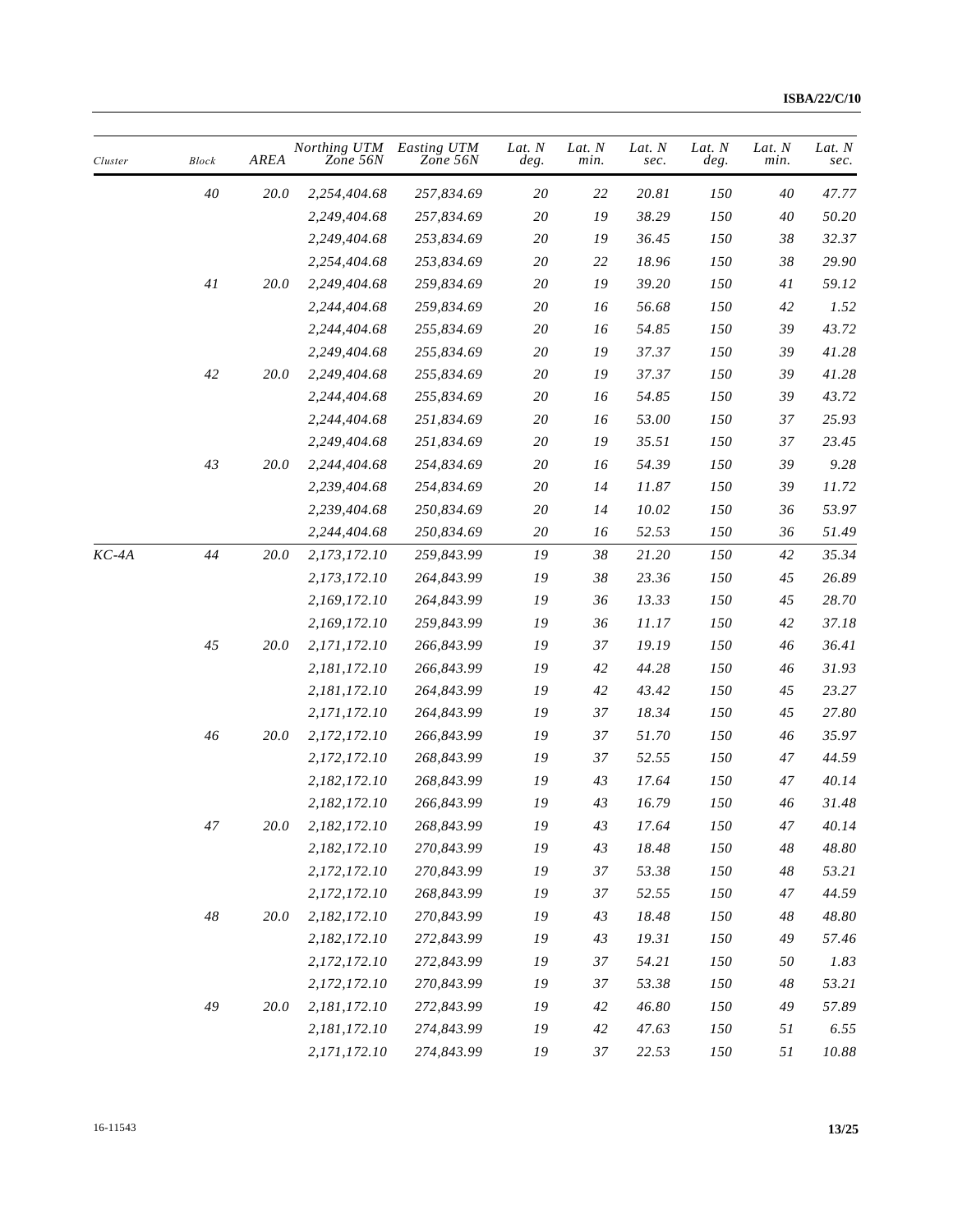| Cluster | <b>Block</b> | AREA     | Northing UTM<br>Zone 56N | Easting UTM<br>Zone 56N | Lat. N<br>deg. | Lat. N<br>min. | Lat. N<br>sec. | Lat. N<br>deg. | Lat. N<br>min. | Lat. N<br>sec. |
|---------|--------------|----------|--------------------------|-------------------------|----------------|----------------|----------------|----------------|----------------|----------------|
|         |              |          | 2,171,172.10             | 272,843.99              | 19             | 37             | 21.70          | 150            | 50             | 2.26           |
| KC-4B   | 50           | 20.0     | 2,176,172.10             | 274,843.99              | ${\it 19}$     | 40             | 5.08           | 150            | 51             | 8.72           |
|         |              |          | 2,176,172.10             | 279,843.99              | 19             | 40             | 7.11           | 150            | 54             | 0.32           |
|         |              |          | 2,172,172.10             | 279,843.99              | 19             | 37             | 57.06          | 150            | 54             | 2.01           |
|         |              |          | 2,172,172.10             | 274,843.99              | 19             | 37             | 55.04          | 150            | 51             | 10.45          |
|         | 51           | 20.0     | 2,190,672.10             | 258,843.99              | 19             | 47             | 49.63          | 150            | 41             | 52.89          |
|         |              |          | 2,190,672.10             | 253,843.99              | 19             | 47             | 47.39          | 150            | 39             | 1.17           |
|         |              |          | 2,194,672.10             | 253,843.99              | 19             | 49             | 57.41          | 150            | 38             | 59.26          |
|         |              |          | 2,194,672.10             | 258,843.99              | 19             | 49             | 59.65          | 150            | $4\,$          | 51.02          |
|         | 52           | 20.0     | 2,194,672.10             | 253,843.99              | 19             | 49             | 57.41          | 150            | 38             | 59.26          |
|         |              |          | 2,190,672.10             | 253,843.99              | 19             | 47             | 47.39          | 150            | 39             | 1.17           |
|         |              |          | 2,190,672.10             | 248,843.99              | 19             | 47             | 45.11          | 150            | 36             | 9.47           |
|         |              |          | 2,194,672.10             | 248,843.99              | 19             | 49             | 55.13          | 150            | 36             | 7.52           |
|         | 53           | 20.0     | 2,188,672.10             | 263,843.99              | 19             | 46             | 46.80          | 150            | 44             | 45.52          |
|         |              |          | 2,183,672.10             | 263,843.99              | 19             | 44             | 4.26           | 150            | 44             | 47.81          |
|         |              |          | 2,183,672.10             | 259,843.99              | 19             | 44             | 2.52           | 150            | $42\,$         | 30.49          |
|         |              |          | 2,188,672.10             | 259,843.99              | 19             | 46             | 45.06          | 150            | 42             | 28.16          |
|         | 54           | 20.0     | 2,190,672.10             | 259,843.99              | 19             | 47             | 50.07          | 150            | $42\,$         | 27.23          |
|         |              |          | 2,185,672.10             | 259,843.99              | 19             | 45             | 7.54           | 150            | $42\,$         | 29.56          |
|         |              |          | 2,185,672.10             | 255,843.99              | 19             | 45             | 5.76           | 150            | 40             | 12.22          |
|         |              |          | 2,190,672.10             | 255,843.99              | 19             | 47             | 48.29          | 150            | 40             | 9.86           |
|         | 55           | 20.0     | 2,190,672.10             | 251,843.99              | 19             | 47             | 46.48          | 150            | 37             | 52.49          |
|         |              |          | 2,190,672.10             | 255,843.99              | 19             | 47             | 48.29          | 150            | 40             | 9.86           |
|         |              |          | 2,185,672.10             | 255,843.99              | 19             | 45             | 5.76           | 150            | 40             | 12.22          |
|         |              |          | 2,185,672.10             | 251,843.99              | 19             | 45             | 3.96           | 150            | 37             | 54.89          |
|         | 56           | 20.0     | 2,190,672.10             | 251,843.99              | 19             | 47             | 46.48          | 150            | 37             | 52.49          |
|         |              |          | 2,185,672.10             | 251,843.99              | 19             | 45             | 3.96           | 150            | 37             | 54.89          |
|         |              |          | 2,185,672.10             | 247,843.99              | 19             | 45             | 2.13           | 150            | 35             | 37.57          |
|         |              |          | 2,190,672.10             | 247,843.99              | 19             | 47             | 44.65          | 150            | 35             | 35.13          |
|         | 57           | $20.0\,$ | 2,185,672.10             | 251,843.99              | ${\it 19}$     | 45             | 3.96           | 150            | 37             | 54.89          |
|         |              |          | 2,181,672.10             | 251,843.99              | 19             | 42             | 53.94          | 150            | 37             | 56.81          |
|         |              |          | 2,181,672.10             | 246,843.99              | ${\it 19}$     | 42             | 51.65          | 150            | 35             | 5.19           |
|         |              |          | 2,185,672.10             | 246,843.99              | 19             | 45             | 1.67           | 150            | 35             | 3.24           |
|         | $58\,$       | 20.0     | 2,181,672.10             | 246,843.99              | ${\it 19}$     | 42             | 51.65          | 150            | 35             | 5.19           |
|         |              |          | 2,181,672.10             | 250,843.99              | 19             | 42             | 53.48          | 150            | 37             | 22.49          |
|         |              |          | 2,176,672.10             | 250,843.99              | 19             | 40             | 10.96          | 150            | 37             | 24.89          |
|         |              |          | 2,176,672.10             | 246,843.99              | ${\it 19}$     | 40             | 9.13           | 150            | 35             | 7.63           |
|         | 59           | 20.0     | 2,176,672.10             | 250,843.99              | 19             | 40             | 10.96          | 150            | 37             | 24.89          |
|         |              |          | 2,172,672.10             | 250,843.99              | 19             | 38             | $0.94\,$       | $\it 150$      | 37             | $26.80\,$      |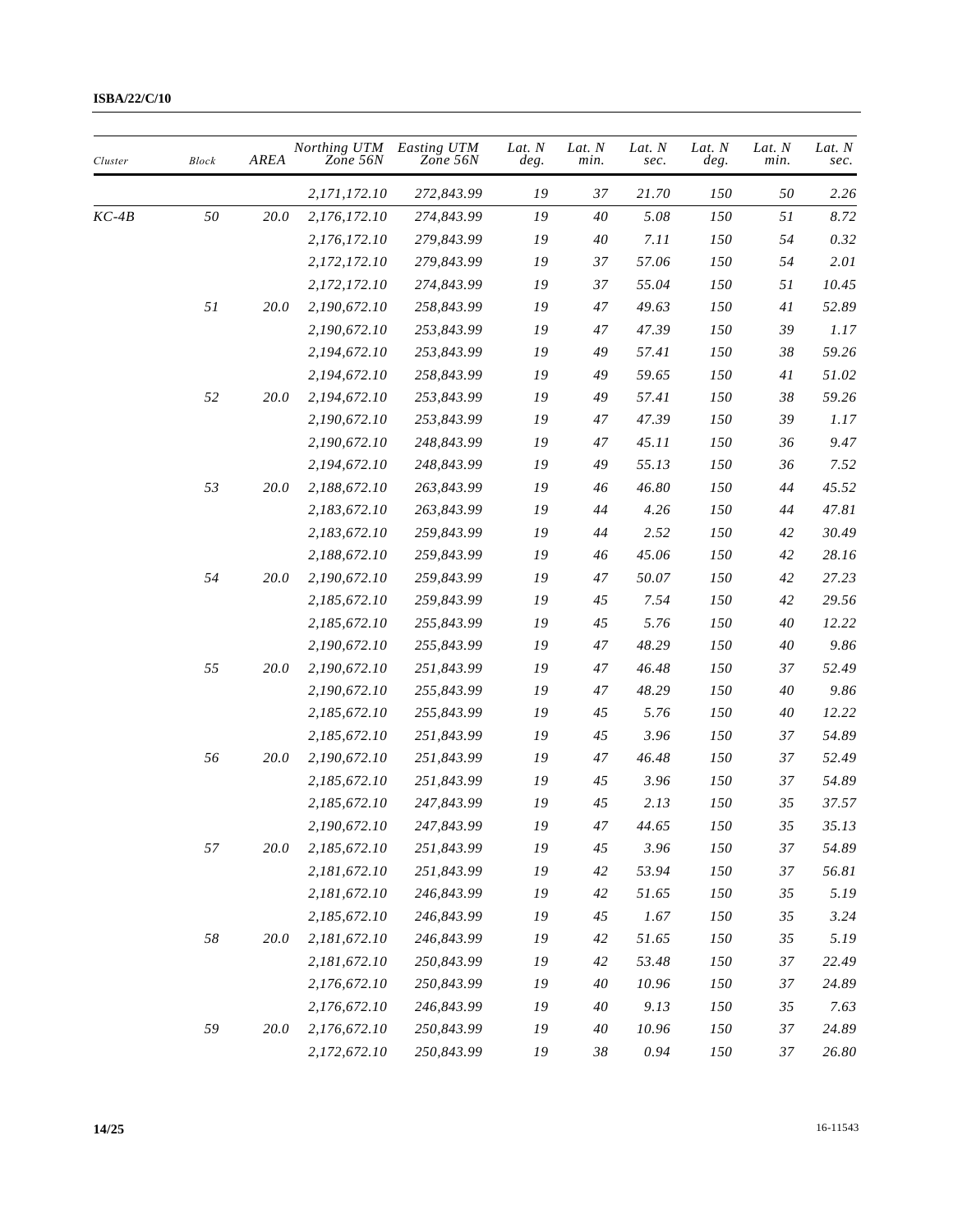| Cluster | <b>Block</b> | AREA     | Northing UTM<br>Zone 56N | Easting UTM<br>Zone 56N | Lat. N<br>deg. | Lat. N<br>min.   | Lat. N<br>sec. | Lat. N<br>deg. | Lat. N<br>min. | Lat. N<br>sec. |
|---------|--------------|----------|--------------------------|-------------------------|----------------|------------------|----------------|----------------|----------------|----------------|
|         |              |          | 2,172,672.10             | 245,843.99              | 19             | 37               | 58.65          | 150            | 34             | 35.27          |
|         |              |          | 2,176,672.10             | 245,843.99              | 19             | 40               | 8.67           | 150            | 34             | 33.32          |
|         | 60           | $20.0\,$ | 2,173,672.10             | 250,843.99              | 19             | 38               | 33.44          | 150            | 37             | 26.32          |
|         |              |          | 2,173,672.10             | 252,843.99              | 19             | 38               | 34.35          | 150            | 38             | 34.94          |
|         |              |          | 2,163,672.10             | 252,843.99              | ${\it 19}$     | 33               | 9.29           | 150            | 38             | 39.67          |
|         |              |          | 2,163,672.10             | 250,843.99              | 19             | 33               | 8.39           | 150            | 37             | 31.10          |
|         | 61           | 20.0     | 2,172,672.10             | 245,843.99              | ${\it 19}$     | 37               | 58.65          | 150            | 34             | 35.27          |
|         |              |          | 2,172,672.10             | 250,843.99              | ${\it 19}$     | 38               | 0.94           | 150            | 37             | 26.80          |
|         |              |          | 2,168,672.10             | 250,843.99              | 19             | 35               | 50.92          | 150            | 37             | 28.71          |
|         |              |          | 2,168,672.10             | 245,843.99              | ${\it 19}$     | 35               | 48.63          | 150            | 34             | 37.22          |
|         | 62           | 20.0     | 2,168,672.10             | 250,843.99              | 19             | 35               | 50.92          | 150            | 37             | 28.71          |
|         |              |          | 2,163,672.10             | 250,843.99              | 19             | 33               | 8.39           | 150            | 37             | 31.10          |
|         |              |          | 2,163,672.10             | 246,843.99              | 19             | 33               | 6.57           | 150            | 35             | 13.94          |
|         |              |          | 2,168,672.10             | 246,843.99              | 19             | 35               | 49.09          | 150            | 35             | 11.52          |
|         | 63           | $20.0\,$ | 2,163,672.10             | 246,843.99              | 19             | 33               | 6.57           | 150            | 35             | 13.94          |
|         |              |          | 2,163,672.10             | 256,843.99              | 19             | 33               | 11.06          | 150            | 40             | 56.84          |
|         |              |          | 2,161,672.10             | 256,843.99              | ${\it 19}$     | 32               | 6.05           | 150            | 40             | 57.77          |
|         |              |          | 2,161,672.10             | 246,843.99              | 19             | 32               | 1.56           | 150            | 35             | 14.91          |
| $KC-5A$ | 64           | 20.0     | 2,238,411.76             | 202,448.07              | 20             | 13               | 12.91          | 150            | 9              | 8.62           |
|         |              |          | 2,238,411.76             | 207,448.07              | 20             | 13               | 15.67          | 150            | 12             | 0.72           |
|         |              |          | 2,234,411.76             | 207,448.07              | 20             | 11               | 5.71           | 150            | 12             | 3.05           |
|         |              |          | 2,234,411.76             | 202,448.07              | 20             | 11               | 2.94           | 150            | 9              | 10.98          |
|         | 65           | 20.0     | 2,237,411.76             | 207,448.07              | 20             | 12               | 43.18          | 150            | 12             | 1.30           |
|         |              |          | 2,237,411.76             | 211,448.07              | 20             | 12               | 45.36          | 150            | 14             | 18.99          |
|         |              |          | 2,232,411.76             | 211,448.07              | 20             | 10               | 2.90           | 150            | 14             | 21.85          |
|         |              |          | 2,232,411.76             | 207,448.07              | $2\mathit{0}$  | 10               | 0.72           | 150            | 12             | 4.21           |
|         | 66           | 20.0     | 2,233,411.76             | 211,448.07              | 20             | 10               | 35.39          | 150            | 14             | 21.28          |
|         |              |          | 2,233,411.76             | 215,448.07              | 20             | 10               | 37.54          | 150            | 16             | 38.94          |
|         |              |          | 2,228,411.76             | 215,448.07              | $2\mathit{0}$  | $\boldsymbol{7}$ | 55.06          | $\it 150$      | 16             | 41.75          |
|         |              |          | 2,228,411.76             | 211,448.07              | $2\mathit{0}$  | 7                | 52.92          | 150            | 14             | 24.14          |
|         | 67           | 20.0     | 2,228,411.76             | 215,448.07              | $20\,$         | 7                | 55.06          | 150            | 16             | 41.75          |
|         |              |          | 2,228,411.76             | 219,448.07              | $20\,$         | 7                | 57.18          | 150            | 18             | 59.38          |
|         |              |          | 2,223,411.76             | 219,448.07              | 20             | 5                | 14.70          | 150            | 19             | 2.15           |
|         |              |          | 2,223,411.76             | 215,448.07              | $2\mathit{0}$  | 5                | 12.59          | 150            | 16             | 44.56          |
|         | $68\,$       | 20.0     | 2,228,411.76             | 215,448.07              | 20             | $\overline{7}$   | 55.06          | 150            | 16             | 41.75          |
|         |              |          | 2,223,411.76             | 215,448.07              | $20\,$         | 5                | 12.59          | 150            | 16             | 44.56          |
|         |              |          | 2,223,411.76             | 211,448.07              | 20             | 5                | 10.45          | 150            | 14             | 26.99          |
|         |              |          | 2,228,411.76             | 211,448.07              | $20\,$         | 7                | 52.92          | 150            | 14             | 24.14          |
|         | 69           | 20.0     | 2,218,411.76             | 216,448.07              | $20\,$         | $\overline{c}$   | 30.64          | 150            | 17             | 21.75          |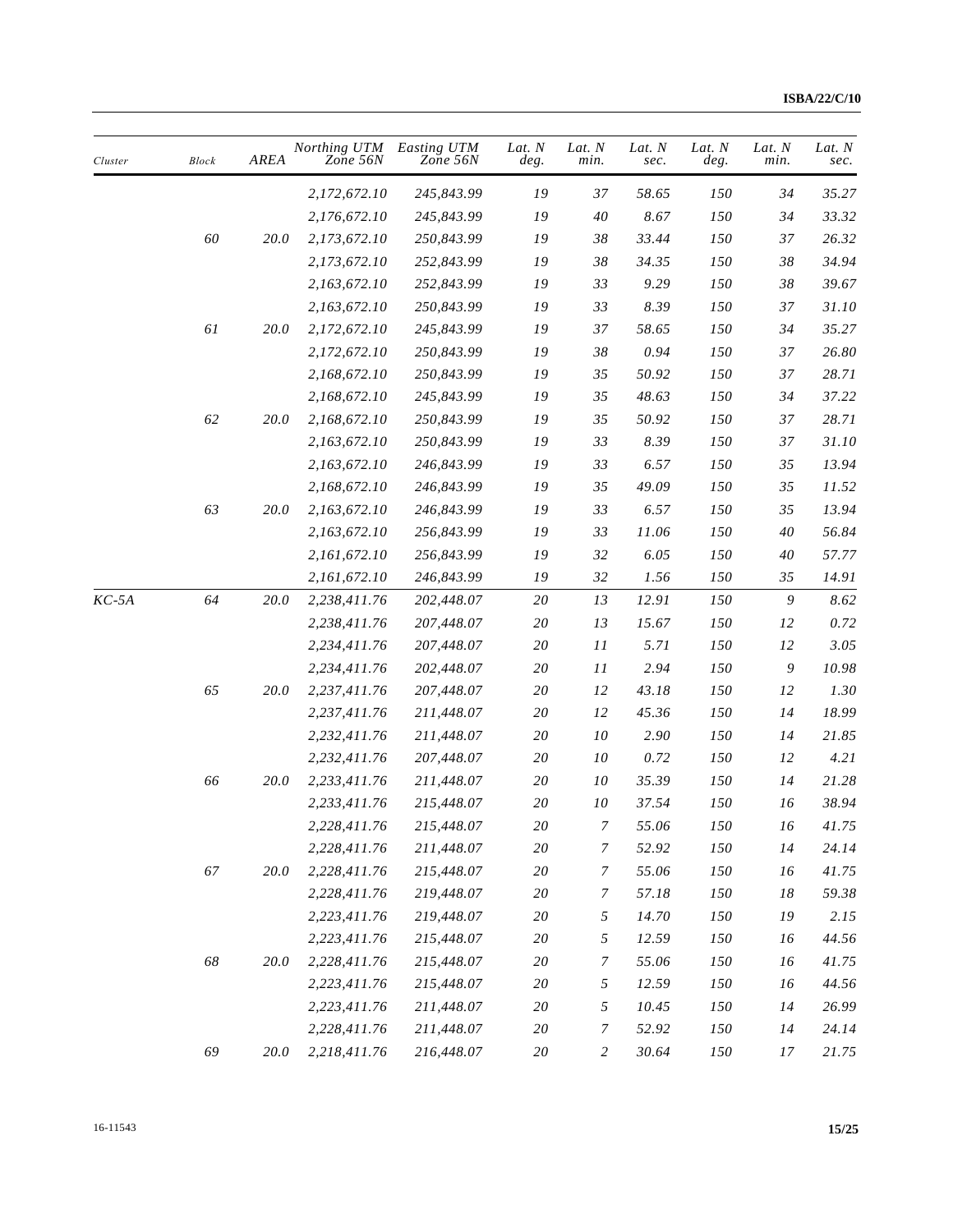| Cluster | <b>Block</b>    | <b>AREA</b> | Northing UTM<br>Zone 56N | Easting UTM<br>Zone 56N | Lat. $N$<br>deg. | Lat. N<br>min.   | Lat. N<br>sec. | Lat. N<br>deg. | Lat. N<br>min.   | Lat. N<br>sec. |
|---------|-----------------|-------------|--------------------------|-------------------------|------------------|------------------|----------------|----------------|------------------|----------------|
|         |                 |             | 2,223,411.76             | 216,448.07              | 20               | 5                | 13.12          | 150            | 17               | 18.96          |
|         |                 |             | 2,223,411.76             | 220,448.07              | 20               | 5                | 15.22          | 150            | 19               | 36.54          |
|         |                 |             | 2,218,411.76             | 220,448.07              | $20\,$           | $\sqrt{2}$       | 32.74          | 150            | 19               | 39.30          |
|         | $70\,$          | 20.0        | 2,223,411.76             | 212,448.07              | $20\,$           | 5                | 10.99          | 150            | 15               | 1.38           |
|         |                 |             | 2,223,411.76             | 216,448.07              | 20               | 5                | 13.12          | 150            | 17               | 18.96          |
|         |                 |             | 2,218,411.76             | 216,448.07              | 20               | $\overline{c}$   | 30.64          | 150            | 17               | 21.75          |
|         |                 |             | 2,218,411.76             | 212,448.07              | 20               | $\overline{c}$   | 28.52          | 150            | 15               | 4.21           |
|         | $7\mathfrak{l}$ | 20.0        | 2,218,411.76             | 218,448.07              | $20\,$           | $\overline{2}$   | 31.69          | 150            | $18\,$           | 30.52          |
|         |                 |             | 2,218,411.76             | 222,448.07              | 20               | $\overline{c}$   | 33.77          | 150            | 20               | 48.07          |
|         |                 |             | 2,213,411.76             | 222,448.07              | 19               | 59               | 51.29          | 150            | 20               | 50.80          |
|         |                 |             | 2,213,411.76             | 218,448.07              | 19               | 59               | 49.21          | 150            | 18               | 33.29          |
|         | 72              | 20.0        | 2,213,411.76             | 219,448.07              | 19               | 59               | 49.74          | 150            | 19               | 7.67           |
|         |                 |             | 2,213,411.76             | 223,448.07              | 19               | 59               | 51.80          | 150            | 21               | 25.18          |
|         |                 |             | 2,208,411.76             | 223,448.07              | 19               | 57               | 9.32           | 150            | 21               | 27.89          |
|         |                 |             | 2,208,411.76             | 219,448.07              | 19               | 57               | 7.25           | 150            | 19               | 10.42          |
|         | 73              | 20.0        | 2,208,411.76             | 223,448.07              | 19               | 57               | 9.32           | 150            | 21               | 27.89          |
|         |                 |             | 2,203,411.76             | 223,448.07              | 19               | 54               | 26.83          | 150            | 21               | 30.59          |
|         |                 |             | 2,203,411.76             | 219,448.07              | 19               | 54               | 24.77          | 150            | 19               | 13.16          |
|         |                 |             | 2,208,411.76             | 219,448.07              | 19               | 57               | 7.25           | 150            | 19               | 10.42          |
|         | 74              | 20.0        | 2,205,411.76             | 219,448.07              | 19               | 55               | 29.76          | 150            | 19               | 12.06          |
|         |                 |             | 2,201,411.76             | 219,448.07              | 19               | 53               | 19.78          | 150            | 19               | 14.25          |
|         |                 |             | 2,201,411.76             | 214,448.07              | 19               | 53               | 17.17          | 150            | 16               | 22.49          |
|         |                 |             | 2,205,411.76             | 214,448.07              | 19               | 55               | 27.15          | 150            | 16               | 20.26          |
| $KC-5B$ | 75              | 20.0        | 2,233,411.76             | 200,448.07              | 20               | 10               | 29.33          | 150            | 8                | 2.75           |
|         |                 |             | 2,228,411.76             | 200,448.07              | 20               | 7                | 46.88          | 150            | 8                | 5.72           |
|         |                 |             | 2,228,411.76             | 196,448.07              | $2\mathit{0}$    | $\overline{7}$   | 44.63          | 150            | 5                | 48.12          |
|         |                 |             | 2,233,411.76             | 196,448.07              | 20               | 10               | 27.07          | 150            | 5                | 45.11          |
|         | 76              | <i>20.0</i> | 2,228,411.76             | 200,448.07              | 20               | 7                | 46.88          | 150            | 8                | 5.72           |
|         |                 |             | 2,224,411.76             | 200,448.07              | $20\,$           | 5                | 36.92          | 150            | 8                | $8.08\,$       |
|         |                 |             | 2,224,411.76             | 195,448.07              | $20\,$           | $\sqrt{2}$       | 34.10          | $\it 150$      | 5                | 16.13          |
|         |                 |             | 2,228,411.76             | 195,448.07              | $20\,$           | 7                | 44.06          | 150            | 5                | 13.72          |
|         | $77\,$          | $20.0\,$    | 2,228,411.76             | 195,448.07              | $20\,$           | $\boldsymbol{7}$ | 44.06          | 150            | 5                | 13.72          |
|         |                 |             | 2,224,411.76             | 195,448.07              | 20               | 5                | 34.10          | 150            | 5                | 16.13          |
|         |                 |             | 2,224,411.76             | 190,448.07              | $20\,$           | $\sqrt{2}$       | 31.24          | 150            | $\overline{c}$   | 24.18          |
|         |                 |             | 2,228,411.76             | 190,448.07              | $20\,$           | 7                | 41.19          | 150            | $\overline{c}$   | 21.73          |
|         | $78\,$          | 20.0        | 2,224,411.76             | 198,448.07              | 20               | 5                | 35.79          | 150            | 6                | 59.30          |
|         |                 |             | 2,219,411.76             | 198,448.07              | $20\,$           | 2                | 53.34          | 150            | $\boldsymbol{7}$ | 2.27           |
|         |                 |             | 2,219,411.76             | 194,448.07              | $20\,$           | 2                | 51.08          | 150            | $\overline{4}$   | 44.75          |
|         |                 |             | 2,224,411.76             | 194,448.07              | $20\,$           | $\sqrt{2}$       | 33.53          | 150            | $\overline{4}$   | 41.74          |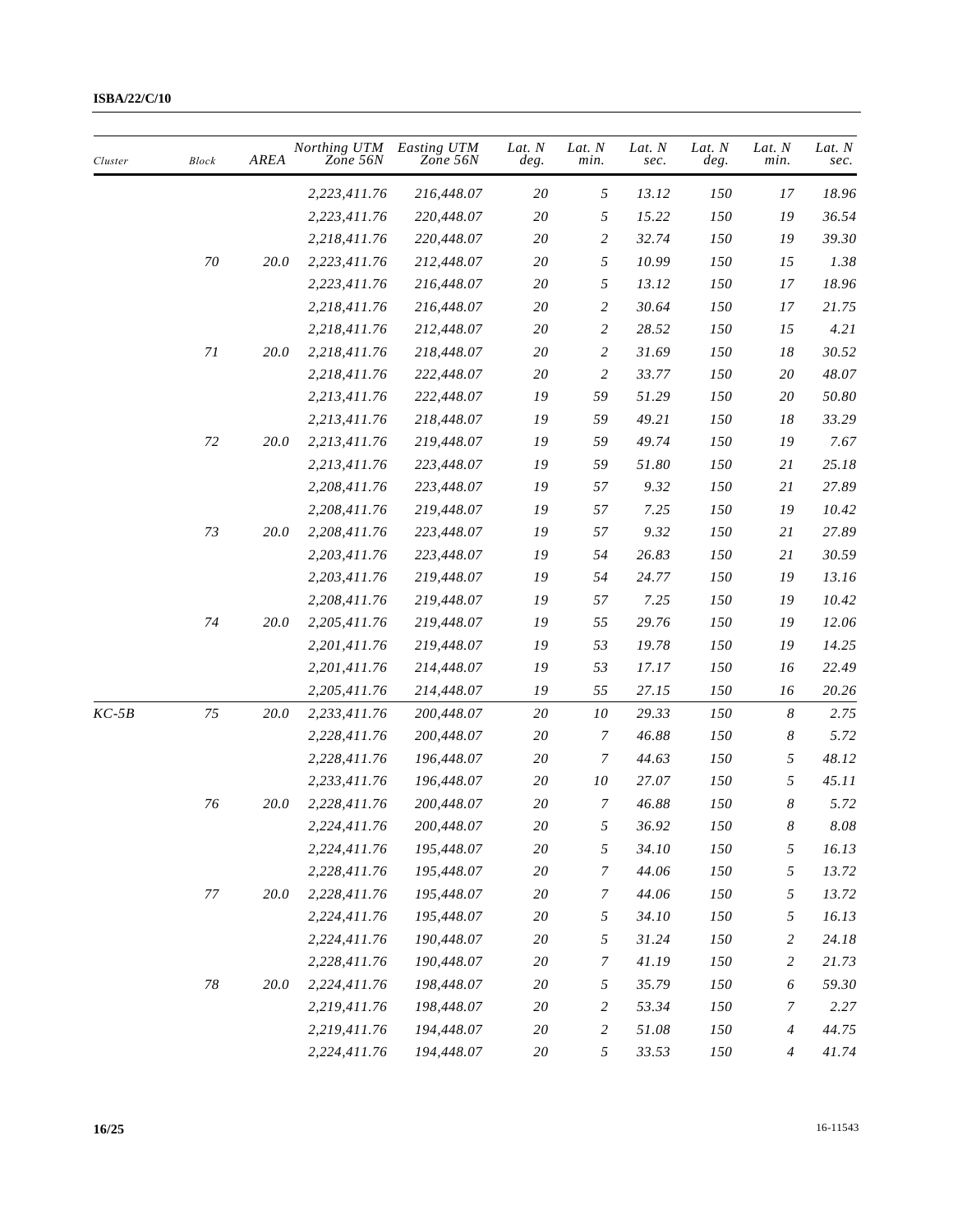| Cluster | <b>Block</b> | AREA        | Northing UTM<br>Zone 56N | Easting UTM<br>Zone 56N | Lat. N<br>deg. | Lat. N<br>min. | Lat. N<br>sec. | Lat. N<br>deg. | Lat. N<br>min.            | Lat. N<br>sec. |
|---------|--------------|-------------|--------------------------|-------------------------|----------------|----------------|----------------|----------------|---------------------------|----------------|
|         | 79           | 20.0        | 2,224,411.76             | 194,448.07              | 20             | $\sqrt{2}$     | 33.53          | 150            | $\overline{4}$            | 41.74          |
|         |              |             | 2,219,411.76             | 194,448.07              | $2\mathit{0}$  | 2              | 51.08          | 150            | 4                         | 44.75          |
|         |              |             | 2,219,411.76             | 190,448.07              | 20             | $\overline{c}$ | 48.80          | 150            | $\overline{c}$            | 27.23          |
|         |              |             | 2,224,411.76             | 190,448.07              | 20             | 5              | 31.24          | 150            | $\overline{c}$            | 24.18          |
|         | $\it 80$     | 20.0        | 2,226,411.76             | 190,448.07              | $2\mathit{0}$  | 6              | 36.21          | 150            | $\overline{c}$            | 22.96          |
|         |              |             | 2,221,411.76             | 190,448.07              | 20             | 3              | 53.77          | 150            | $\overline{c}$            | 26.01          |
|         |              |             | 2,221,411.76             | 186,448.07              | $2\mathit{0}$  | 3              | 51.45          | 150            | 0                         | 8.48           |
|         |              |             | 2,226,411.76             | 186,448.07              | $2\mathit{0}$  | 6              | 33.89          | 150            | 0                         | 5.39           |
|         | $\sqrt{8}I$  | <i>20.0</i> | 2,221,411.76             | 186,448.07              | 20             | 3              | 51.45          | 150            | 0                         | 8.48           |
|         |              |             | 2,221,411.76             | 190,448.07              | $2\mathit{0}$  | 3              | 53.77          | 150            | $\overline{c}$            | 26.01          |
|         |              |             | 2,216,411.76             | 190,448.07              | 20             | 1              | 11.33          | 150            | $\overline{c}$            | 29.05          |
|         |              |             | 2,216,411.76             | 186,448.07              | 20             | 1              | 9.02           | 150            | $\boldsymbol{\mathit{0}}$ | 11.56          |
|         | 82           | 20.0        | 2,216,411.76             | 188,448.07              | $2\mathit{0}$  | 1              | 10.18          | 150            | $\boldsymbol{I}$          | 20.31          |
|         |              |             | 2,216,411.76             | 193,448.07              | 20             | 1              | 13.05          | 150            | 4                         | 12.17          |
|         |              |             | 2,212,411.76             | 193,448.07              | 19             | 59             | 3.09           | 150            | $\overline{4}$            | 14.58          |
|         |              |             | 2,212,411.76             | 188,448.07              | ${\it 19}$     | 59             | 0.23           | 150            | $\boldsymbol{l}$          | 22.75          |
|         | 83           | 20.0        | 2,212,411.76             | 191,448.07              | ${\it 19}$     | 59             | 1.95           | 150            | 3                         | 5.85           |
|         |              |             | 2,212,411.76             | 196,448.07              | 19             | 59             | 4.79           | 150            | 5                         | 57.68          |
|         |              |             | 2,208,411.76             | 196,448.07              | 19             | 56             | 54.83          | 150            | 6                         | 0.06           |
|         |              |             | 2,208,411.76             | 191,448.07              | 19             | 56             | 51.99          | 150            | $\mathfrak{Z}$            | 8.27           |
|         | 84           | 20.0        | 2,210,411.76             | 196,448.07              | ${\it 19}$     | 57             | 59.81          | 150            | 5                         | 58.87          |
|         |              |             | 2,210,411.76             | 200,448.07              | ${\it 19}$     | 58             | 2.04           | 150            | $\boldsymbol{8}$          | 16.33          |
|         |              |             | 2,205,411.76             | 200,448.07              | 19             | 55             | 19.58          | 150            | $\boldsymbol{8}$          | 19.26          |
|         |              |             | 2,205,411.76             | 196,448.07              | 19             | 55             | 17.35          | 150            | 6                         | 1.84           |
| $KC-6A$ | 85           | 20.0        | 2,264,502.63             | 154,090.52              | $2\mathit{0}$  | $26\,$         | 51.04          | 149            | $4\,$                     | 6.46           |
|         |              |             | 2,264,502.63             | 158,090.52              | $2\mathit{0}$  | 26             | 53.65          | 149            | 43                        | 24.28          |
|         |              |             | 2,259,502.63             | 158,090.52              | 20             | 24             | 11.27          | 149            | 43                        | 27.72          |
|         |              |             | 2,259,502.63             | 154,090.52              | 20             | 24             | 8.66           | 149            | 41                        | 9.94           |
|         | 86           | 20.0        | 2,265,502.63             | 150,090.52              | $20\,$         | 27             | 20.87          | 149            | $38\,$                    | 47.93          |
|         |              |             | 2,265,502.63             | 154,090.52              | $20\,$         | 27             | 23.52          | 149            | $4 \\ l$                  | 5.76           |
|         |              |             | 2,260,502.63             | 154,090.52              | 20             | 24             | 41.14          | 149            | 41                        | 9.24           |
|         |              |             | 2,260,502.63             | 150,090.52              | 20             | 24             | 38.50          | 149            | 38                        | 51.46          |
|         | $\rm 87$     | 20.0        | 2,265,502.63             | 146,090.52              | 20             | 27             | 18.20          | 149            | 36                        | 30.11          |
|         |              |             | 2,265,502.63             | 150,090.52              | $2\mathit{0}$  | 27             | $20.87\,$      | 149            | 38                        | 47.93          |
|         |              |             | 2,260,502.63             | 150,090.52              | 20             | 24             | 38.50          | 149            | 38                        | 51.46          |
|         |              |             | 2,260,502.63             | 146,090.52              | 20             | 24             | 35.83          | 149            | 36                        | 33.67          |
|         | $88\,$       | 20.0        | 2,259,502.63             | 154,090.52              | 20             | 24             | 8.66           | 149            | $4\,$ $\,$                | 9.94           |
|         |              |             | 2,259,502.63             | 158,090.52              | 20             | 24             | 11.27          | 149            | 43                        | 27.72          |
|         |              |             | 2,254,502.63             | 158,090.52              | $20\,$         | 21             | $28.88\,$      | 149            | 43                        | 31.16          |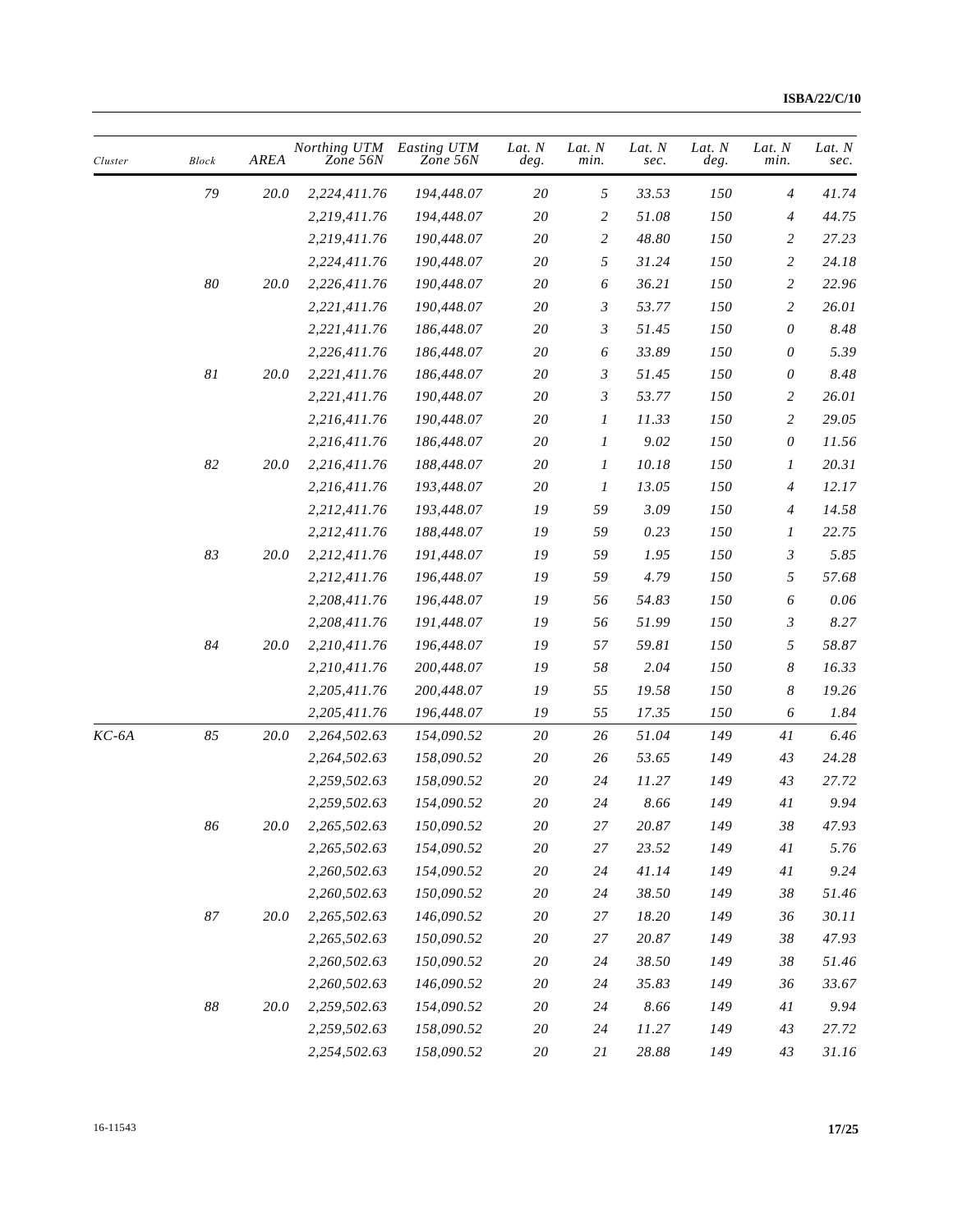| Cluster | <b>Block</b> | AREA        | Northing UTM<br>Zone 56N | Easting UTM<br>Zone 56N | Lat. N<br>deg. | Lat. N<br>min.   | Lat. N<br>sec. | Lat. N<br>deg. | Lat. N<br>min. | Lat. N<br>sec. |
|---------|--------------|-------------|--------------------------|-------------------------|----------------|------------------|----------------|----------------|----------------|----------------|
|         |              |             | 2,254,502.63             | 154,090.52              | 20             | 21               | 26.28          | 149            | 41             | 13.41          |
|         | 89           | 20.0        | 2,260,502.63             | 150,090.52              | $2\mathit{0}$  | 24               | 38.50          | 149            | $38\,$         | 51.46          |
|         |              |             | 2,260,502.63             | 154,090.52              | $2\mathit{0}$  | 24               | 41.14          | 149            | 41             | 9.24           |
|         |              |             | 2,255,502.63             | 154,090.52              | 20             | 21               | 58.76          | 149            | $4\,$ $\,$     | 12.72          |
|         |              |             | 2,255,502.63             | 150,090.52              | 20             | 21               | 56.13          | 149            | 38             | 54.97          |
|         | 90           | 20.0        | 2,254,502.63             | 155,090.52              | 20             | 21               | 26.94          | 149            | 41             | 47.85          |
|         |              |             | 2,254,502.63             | 160,090.52              | 20             | 21               | 30.17          | 149            | $44\,$         | 40.03          |
|         |              |             | 2,250,502.63             | 160,090.52              | $2\mathit{0}$  | 19               | 20.26          | 149            | 44             | 42.75          |
|         |              |             | 2,250,502.63             | 155,090.52              | 20             | 19               | 17.03          | 149            | 41             | 50.61          |
|         | 91           | 20.0        | 2,249,502.63             | 161,090.52              | 20             | 18               | 48.42          | 149            | 45             | 17.86          |
|         |              |             | 2,249,502.63             | 165,090.52              | $2\mathit{0}$  | 18               | 50.96          | 149            | 47             | 35.58          |
|         |              |             | 2,244,502.63             | 165,090.52              | $2\mathit{0}$  | 16               | 8.56           | 149            | 47             | 38.92          |
|         |              |             | 2,244,502.63             | 161,090.52              | $2\mathit{0}$  | 16               | 6.03           | 149            | 45             | 21.25          |
|         | 92           | <i>20.0</i> | 2,250,502.63             | 157,090.52              | 20             | 19               | 18.33          | 149            | 42             | 59.47          |
|         |              |             | 2,250,502.63             | 161,090.52              | 20             | 19               | 20.90          | 149            | 45             | 17.18          |
|         |              |             | 2,245,502.63             | 161,090.52              | 20             | 16               | 38.51          | 149            | 45             | 20.57          |
|         |              |             | 2,245,502.63             | 157,090.52              | 20             | 16               | 35.94          | 149            | 43             | 2.89           |
|         | 93           | 20.0        | 2,244,502.63             | 161,090.52              | $2\mathit{0}$  | 16               | 6.03           | 149            | 45             | 21.25          |
|         |              |             | 2,244,502.63             | 166,090.52              | 20             | 16               | 9.19           | 149            | $48\,$         | 13.34          |
|         |              |             | 2,240,502.63             | 166,090.52              | 20             | 13               | 59.27          | 149            | 48             | 16.00          |
|         |              |             | 2,240,502.63             | 161,090.52              | $2\mathit{0}$  | 13               | 56.11          | 149            | 45             | 23.95          |
|         | 94           | 20.0        | 2,240,502.63             | 163,090.52              | 20             | 13               | 57.38          | 149            | 46             | 32.77          |
|         |              |             | 2,240,502.63             | 167,090.52              | 20             | 13               | 59.90          | 149            | 48             | 50.42          |
|         |              |             | 2,235,502.63             | 167,090.52              | 20             | 11               | 17.50          | 149            | 48             | 53.72          |
|         |              |             | 2,235,502.63             | 163,090.52              | 20             | 11               | 14.99          | 149            | 46             | 36.11          |
|         | 95           | 20.0        | 2,240,502.63             | 159,090.52              | 20             | 13               | 54.84          | 149            | 44             | 15.13          |
|         |              |             | 2,240,502.63             | 163,090.52              | $2\mathit{0}$  | 13               | 57.38          | 149            | 46             | 32.77          |
|         |              |             | 2,235,502.63             | 163,090.52              | 20             | $\cal{I}$        | 14.99          | 149            | 46             | 36.11          |
|         |              |             | 2,235,502.63             | 159,090.52              | 20             | 11               | 12.45          | 149            | 44             | 18.51          |
|         | 96           | 20.0        | 2,235,502.63             | 162,090.52              | $2\mathit{0}$  | 11               | 14.35          | 149            | 46             | 1.71           |
|         |              |             | 2,235,502.63             | 166,090.52              | $20\,$         | 11               | 16.87          | 149            | 48             | 19.32          |
|         |              |             | 2,230,502.63             | 166,090.52              | $2\mathit{0}$  | $\boldsymbol{8}$ | 34.47          | 149            | 48             | 22.63          |
|         |              |             | 2,230,502.63             | 162,090.52              | $20\,$         | $\boldsymbol{8}$ | 31.96          | 149            | 46             | 5.06           |
| $KC-6B$ | 97           | 20.0        | 2,240,837.94             | 135,415.91              | $2\mathit{0}$  | 13               | 50.04          | 149            | 30             | 40.35          |
|         |              |             | 2,236,837.94             | 135,415.91              | 20             | 11               | 40.16          | 149            | 30             | 43.25          |
|         |              |             | 2,236,837.94             | 130,415.91              | 20             | 11               | 36.72          | 149            | 27             | 51.29          |
|         |              |             | 2,240,837.94             | 130,415.91              | $2\mathit{0}$  | 13               | 46.60          | 149            | 27             | 48.35          |
|         | $98\,$       | 20.0        | 2,236,837.94             | 140,415.91              | 20             | 11               | 43.55          | 149            | 33             | 35.22          |
|         |              |             | 2,232,837.94             | 140,415.91              | $20\,$         | $\boldsymbol{9}$ | 33.66          | 149            | 33             | 38.07          |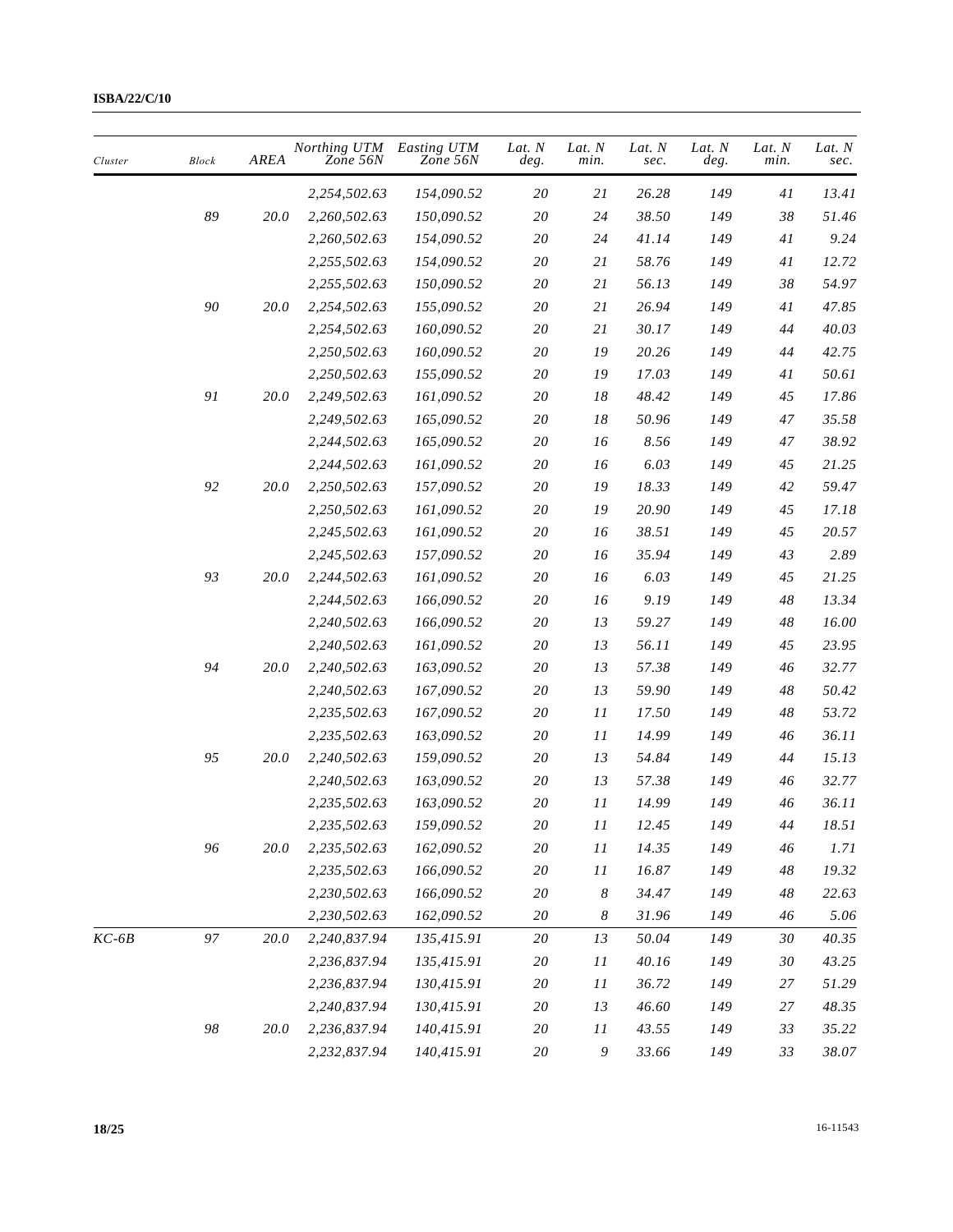| Cluster | <b>Block</b> | AREA     | Northing UTM<br>Zone 56N | Easting UTM<br>Zone 56N | Lat. $N$<br>deg. | Lat. N<br>min.   | Lat. N<br>sec. | Lat. N<br>deg. | Lat. N<br>min. | Lat. $N$<br>sec. |
|---------|--------------|----------|--------------------------|-------------------------|------------------|------------------|----------------|----------------|----------------|------------------|
|         |              |          | 2,232,837.94             | 135,415.91              | 20               | 9                | 30.28          | 149            | 30             | 46.14            |
|         |              |          | 2,236,837.94             | 135,415.91              | 20               | 11               | 40.16          | 149            | 30             | 43.25            |
|         | 99           | 20.0     | 2,236,837.94             | 135,415.91              | $2\mathit{0}$    | 11               | 40.16          | 149            | 30             | 43.25            |
|         |              |          | 2,232,837.94             | 135,415.91              | 20               | 9                | 30.28          | 149            | 30             | 46.14            |
|         |              |          | 2,232,837.94             | 130,415.91              | $2\mathit{0}$    | 9                | 26.84          | 149            | 27             | 54.22            |
|         |              |          | 2,236,837.94             | 130,415.91              | $2\mathit{0}$    | $\cal II$        | 36.72          | 149            | 27             | 51.29            |
|         | 100          | 20.0     | 2,235,837.94             | 125,415.91              | 20               | 11               | 0.77           | 149            | 25             | $0.08\,$         |
|         |              |          | 2,235,837.94             | 130,415.91              | 20               | 11               | 4.25           | 149            | 27             | 52.02            |
|         |              |          | 2,231,837.94             | 130,415.91              | 20               | $\boldsymbol{8}$ | 54.38          | 149            | 27             | 54.95            |
|         |              |          | 2,231,837.94             | 125,415.91              | $2\mathit{0}$    | $\boldsymbol{8}$ | 50.90          | 149            | 25             | 3.05             |
|         | 101          | 20.0     | 2,239,837.94             | 130,415.91              | 20               | 13               | 14.13          | 149            | 27             | 49.08            |
|         |              |          | 2,235,837.94             | 130,415.91              | $2\mathit{0}$    | 11               | 4.25           | 149            | 27             | 52.02            |
|         |              |          | 2,235,837.94             | 125,415.91              | $2\mathit{0}$    | 11               | 0.77           | 149            | 25             | $0.08\,$         |
|         |              |          | 2,239,837.94             | 125,415.91              | 20               | 13               | 10.64          | 149            | 24             | 57.10            |
| $KC-7A$ | 102          | 20.0     | 1,860,507.34             | 422,870.23              | 16               | 49               | 35.55          | 152            | 16             | 33.85            |
|         |              |          | 1,855,507.34             | 422,870.23              | 16               | 46               | 52.85          | 152            | 16             | 34.47            |
|         |              |          | 1,855,507.34             | 418,870.23              | 16               | 46               | 52.36          | 152            | 14             | 19.35            |
|         |              |          | 1,860,507.34             | 418,870.23              | 16               | 49               | 35.06          | 152            | 14             | 18.70            |
|         | 103          | 20.0     | 1,863,507.34             | 424,870.23              | 16               | 51               | 13.40          | 152            | 17             | 41.06            |
|         |              |          | 1,853,507.34             | 424,870.23              | 16               | 45               | 48.00          | 152            | 17             | 42.27            |
|         |              |          | 1,853,507.34             | 422,870.23              | 16               | 45               | 47.76          | 152            | 16             | 34.71            |
|         |              |          | 1,863,507.34             | 422,870.23              | 16               | 51               | 13.17          | 152            | 16             | 33.48            |
|         | 104          | 20.0     | 1,864,507.34             | 426,870.23              | 16               | 51               | 46.17          | 152            | 18             | 48.53            |
|         |              |          | 1,854,507.34             | 426,870.23              | 16               | 46               | 20.77          | 152            | 18             | 49.70            |
|         |              |          | 1,854,507.34             | 424,870.23              | 16               | 46               | 20.54          | 152            | 17             | 42.15            |
|         |              |          | 1,864,507.34             | 424,870.23              | 16               | 51               | 45.94          | 152            | 17             | 40.94            |
|         | 105          | 20.0     | 1,865,507.34             | 428,870.23              | 16               | 52               | 18.94          | 152            | 19             | 56.00            |
|         |              |          | 1,855,507.34             | 428,870.23              | 16               | 46               | 53.53          | 152            | 19             | 57.14            |
|         |              |          | 1,855,507.34             | 426,870.23              | $16$             | 46               | 53.31          | $152\,$        | $18\,$         | 49.58            |
|         |              |          | 1,865,507.34             | 426,870.23              | 16               | 52               | 18.71          | $152\,$        | $18\,$         | 48.41            |
|         | 106          | 20.0     | 1,855,507.34             | 430,870.23              | 16               | 46               | 53.75          | 152            | 21             | 4.70             |
|         |              |          | 1,855,507.34             | 428,870.23              | 16               | 46               | 53.53          | $152\,$        | 19             | 57.14            |
|         |              |          | 1,865,507.34             | 428,870.23              | 16               | 52               | 18.94          | 152            | 19             | 56.00            |
|         |              |          | 1,865,507.34             | 430,870.23              | 16               | 52               | 19.15          | 152            | 21             | 3.60             |
|         | $107\,$      | 20.0     | 1,866,507.34             | 430,870.23              | 16               | 52               | 51.69          | 152            | 21             | 3.48             |
|         |              |          | 1,866,507.34             | 432,870.23              | 16               | 52               | 51.91          | $152\,$        | 22             | 11.08            |
|         |              |          | 1,856,507.34             | 432,870.23              | $16$             | 47               | 26.50          | 152            | 22             | 12.16            |
|         |              |          | 1,856,507.34             | 430,870.23              | $16$             | 47               | 26.29          | 152            | 21             | 4.59             |
|         | ${\it 108}$  | $20.0\,$ | 1,870,507.34             | 426,870.23              | 16               | 55               | 1.42           | 152            | $18\,$         | 47.82            |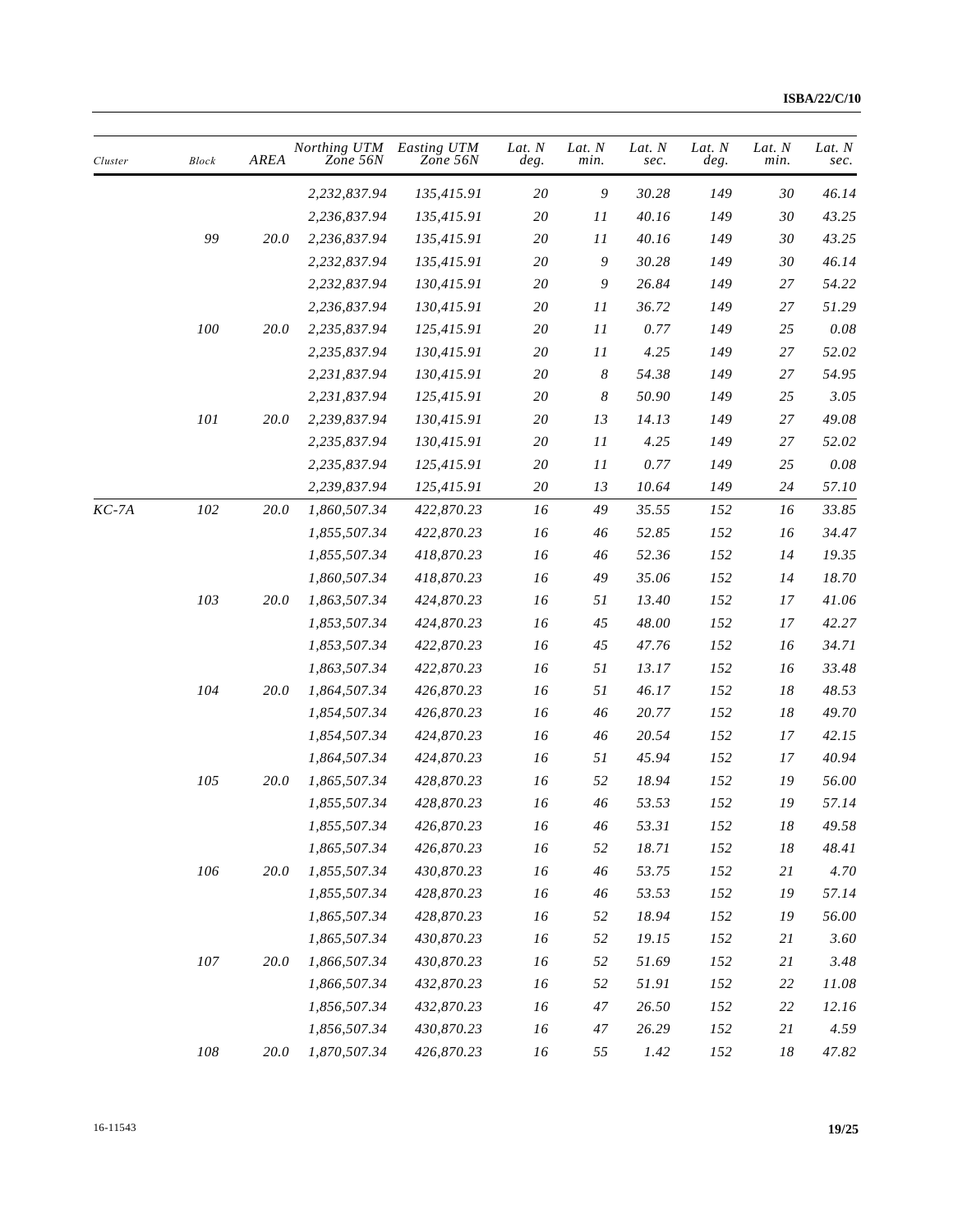| Cluster | <b>Block</b> | AREA        | Northing UTM<br>Zone 56N | Easting UTM<br>Zone 56N | Lat. N<br>deg. | Lat. N<br>min.   | Lat. N<br>sec. | Lat. N<br>deg. | Lat. N<br>min. | Lat. N<br>sec. |
|---------|--------------|-------------|--------------------------|-------------------------|----------------|------------------|----------------|----------------|----------------|----------------|
|         |              |             | 1,870,507.34             | 430,870.23              | 16             | 55               | 1.86           | 152            | 21             | 3.04           |
|         |              |             | 1,865,507.34             | 430,870.23              | 16             | 52               | 19.15          | 152            | 21             | 3.60           |
|         |              |             | 1,865,507.34             | 426,870.23              | 16             | 52               | 18.71          | 152            | 18             | 48.41          |
| KC-7B   | 109          | $20.0\,$    | 1,900,688.97             | 390,610.03              | 17             | 11               | 18.30          | 151            | 58             | 16.78          |
|         |              |             | 1,898,688.97             | 390,610.03              | $17\,$         | ${\it 10}$       | 13.23          | 151            | 58             | 17.14          |
|         |              |             | 1,898,688.97             | 380,610.03              | 17             | 10               | 11.42          | 151            | 52             | 38.69          |
|         |              |             | 1,900,688.97             | 380,610.03              | 17             | 11               | 16.49          | 151            | 52             | 38.30          |
|         | 110          | <i>20.0</i> | 1,901,688.97             | 380,610.03              | 17             | 11               | 49.03          | 151            | 52             | 38.10          |
|         |              |             | 1,896,688.97             | 380,610.03              | 17             | 9                | 6.35           | 151            | 52             | 39.08          |
|         |              |             | 1,896,688.97             | 376,610.03              | 17             | 9                | 5.59           | 151            | 50             | 23.71          |
|         |              |             | 1,901,688.97             | 376,610.03              | 17             | 11               | 48.26          | 151            | 50             | 22.70          |
|         | 111          | 20.0        | 1,899,688.97             | 376,610.03              | $17$           | 10               | 43.19          | 151            | 50             | 23.11          |
|         |              |             | 1,894,688.97             | 376,610.03              | 17             | $\boldsymbol{8}$ | 0.52           | 151            | 50             | 24.12          |
|         |              |             | 1,894,688.97             | 372,610.03              | 17             | $\overline{7}$   | 59.73          | 151            | 48             | 8.77           |
|         |              |             | 1,899,688.97             | 372,610.03              | 17             | 10               | 42.40          | 151            | 48             | 7.72           |
|         | 112          | 20.0        | 1,894,688.97             | 374,610.03              | 17             | $\boldsymbol{8}$ | 0.12           | 151            | 49             | 16.44          |
|         |              |             | 1,889,688.97             | 374,610.03              | 17             | 5                | 17.45          | 151            | 49             | 17.47          |
|         |              |             | 1,889,688.97             | 370,610.03              | 17             | 5                | 16.65          | 151            | 47             | 2.15           |
|         |              |             | 1,894,688.97             | 370,610.03              | 17             | 7                | 59.32          | 151            | 47             | 1.09           |
|         | 113          | 20.0        | 1,889,688.97             | 371,610.03              | 17             | $\sqrt{2}$       | 16.85          | 151            | 47             | 35.98          |
|         |              |             | 1,889,688.97             | 373,610.03              | 17             | 5                | 17.25          | 151            | 48             | 43.64          |
|         |              |             | 1,879,688.97             | 373,610.03              | 16             | 59               | 51.90          | 151            | 48             | 45.69          |
|         |              |             | 1,879,688.97             | 371,610.03              | 16             | 59               | 51.50          | 151            | 47             | 38.06          |
|         | 114          | 20.0        | 1,887,688.97             | 373,610.03              | 17             | $\overline{4}$   | 12.18          | 151            | 48             | 44.05          |
|         |              |             | 1,887,688.97             | 375,610.03              | 17             | $\overline{4}$   | 12.57          | 151            | 49             | 51.70          |
|         |              |             | 1,877,688.97             | 375,610.03              | 16             | 58               | 47.22          | 151            | 49             | 53.72          |
|         |              |             | 1,877,688.97             | 373,610.03              | 16             | 58               | 46.83          | 151            | 48             | 46.10          |
|         | 115          | 20.0        | 1,877,688.97             | 373,610.03              | 16             | 58               | 46.83          | 151            | 48             | 46.10          |
|         |              |             | 1,877,688.97             | 377,610.03              | 16             | 58               | 47.60          | $151\,$        | 51             | 1.34           |
|         |              |             | 1,872,688.97             | 377,610.03              | 16             | 56               | 4.92           | 151            | 51             | 2.33           |
|         |              |             | 1,872,688.97             | 373,610.03              | 16             | 56               | 4.15           | 151            | 48             | 47.12          |
|         | 116          | 20.0        | 1,872,688.97             | 375,610.03              | 16             | 56               | 4.54           | 151            | 49             | 54.73          |
|         |              |             | 1,872,688.97             | 377,610.03              | 16             | 56               | 4.92           | 151            | 51             | 2.33           |
|         |              |             | 1,862,688.97             | 377,610.03              | 16             | 50               | 39.56          | 151            | 51             | 4.30           |
|         |              |             | 1,862,688.97             | 375,610.03              | 16             | 50               | 39.18          | 151            | 49             | 56.73          |
|         | $117$        | 20.0        | 1,869,688.97             | 375,610.03              | 16             | 54               | 26.93          | 151            | 49             | 55.33          |
|         |              |             | 1,859,688.97             | 375,610.03              | 16             | 49               | 1.57           | 151            | 49             | 57.33          |
|         |              |             | 1,859,688.97             | 373,610.03              | 16             | 49               | 1.19           | 151            | 48             | 49.76          |
|         |              |             | 1,869,688.97             | 373,610.03              | 16             | 54               | 26.54          | 151            | 48             | 47.73          |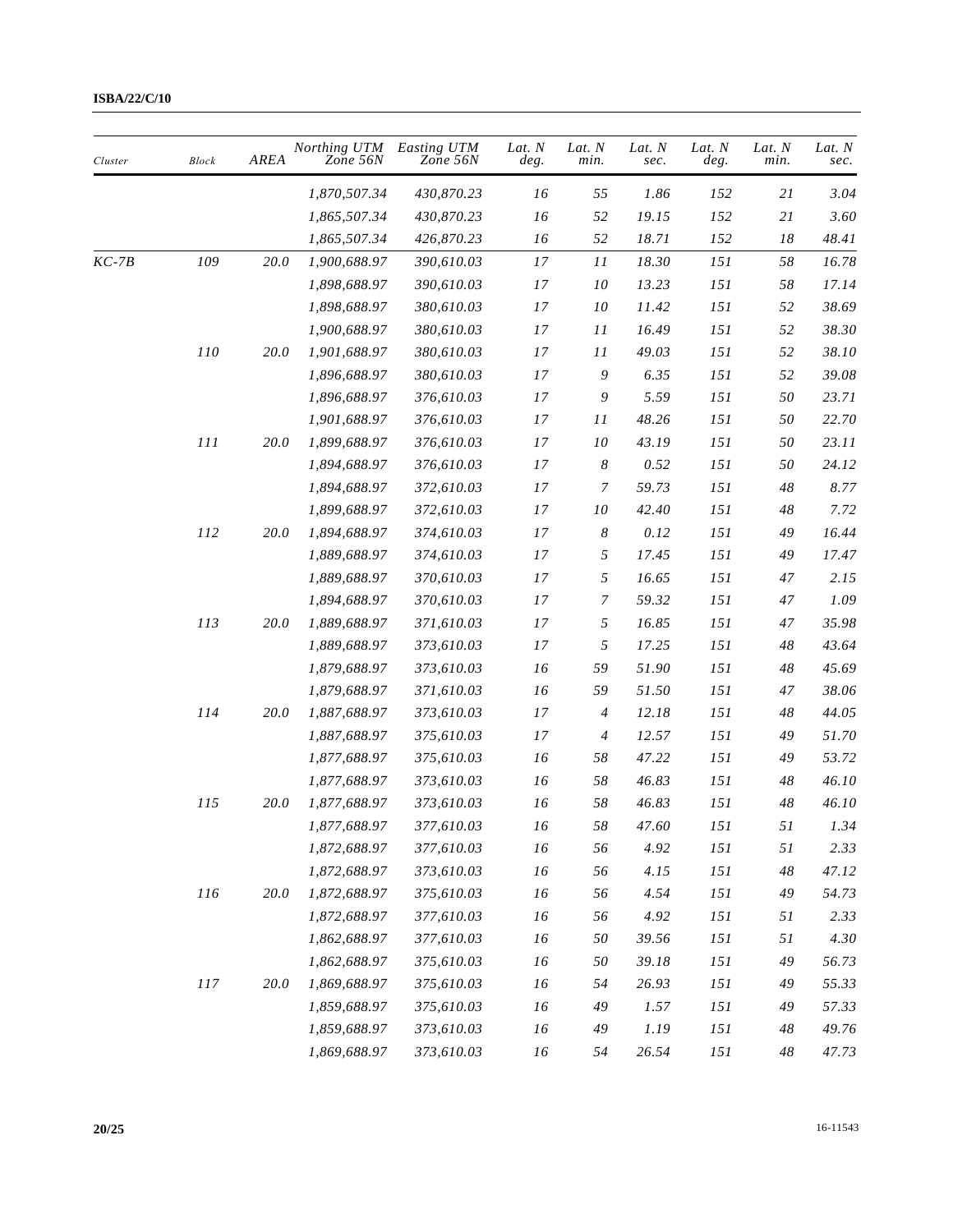| Cluster | <b>Block</b> | AREA        | Northing UTM<br>Zone 56N | Easting UTM<br>Zone 56N | Lat. $N$<br>deg. | Lat. $N$<br>min. | Lat. N<br>sec. | Lat. N<br>deg. | Lat. N<br>min.            | Lat. N<br>sec. |
|---------|--------------|-------------|--------------------------|-------------------------|------------------|------------------|----------------|----------------|---------------------------|----------------|
|         | 118          | 20.0        | 1,859,688.97             | 376,610.03              | 16               | 49               | 1.76           | 151            | 50                        | 31.11          |
|         |              |             | 1,854,688.97             | 376,610.03              | 16               | 46               | 19.08          | 151            | 50                        | 32.09          |
|         |              |             | 1,854,688.97             | 372,610.03              | 16               | 46               | $18.31\,$      | 151            | 48                        | 17.00          |
|         |              |             | 1,859,688.97             | 372,610.03              | 16               | 49               | 0.99           | 151            | 48                        | 15.98          |
| $KC-8$  | 119          | 20.0        | 1,911,637.05             | 176,357.11              | $17\,$           | 16               | $0.92\,$       | 149            | 57                        | 22.77          |
|         |              |             | 1,911,637.05             | 186,357.11              | 17               | 16               | 5.97           | 150            | 3                         | 0.99           |
|         |              |             | 1,909,637.05             | 186,357.11              | 17               | 15               | 0.98           | 150            | 3                         | 2.03           |
|         |              |             | 1,909,637.05             | 176,357.11              | 17               | 14               | 55.93          | 149            | 57                        | 23.83          |
|         | ${\it 120}$  | <i>20.0</i> | 1,909,637.05             | 181,357.11              | 17               | 14               | 58.47          | 150            | 0                         | 12.93          |
|         |              |             | 1,909,637.05             | 185,357.11              | 17               | 15               | 0.48           | 150            | 2                         | 28.21          |
|         |              |             | 1,904,637.05             | 185,357.11              | 17               | 12               | 17.99          | 150            | 2                         | 30.79          |
|         |              |             | 1,904,637.05             | 181,357.11              | $17\,$           | 12               | 15.99          | 150            | 0                         | 15.55          |
|         | 121          | <i>20.0</i> | 1,909,637.05             | 177,357.11              | 17               | 14               | 56.44          | 149            | 57                        | 57.65          |
|         |              |             | 1,909,637.05             | 181,357.11              | 17               | 14               | 58.47          | 150            | $\theta$                  | 12.93          |
|         |              |             | 1,904,637.05             | 181,357.11              | 17               | 12               | 15.99          | 150            | 0                         | 15.55          |
|         |              |             | 1,904,637.05             | 177,357.11              | 17               | 12               | 13.96          | 149            | 58                        | 0.30           |
|         | 122          | 20.0        | 1,904,637.05             | 182,357.11              | $17\,$           | 12               | 16.49          | 150            | $\theta$                  | 49.36          |
|         |              |             | 1,904,637.05             | 186,357.11              | 17               | 12               | 18.48          | 150            | 3                         | 4.61           |
|         |              |             | 1,899,637.05             | 186,357.11              | 17               | 9                | 35.99          | 150            | 3                         | 7.18           |
|         |              |             | 1,899,637.05             | 182,357.11              | 17               | 9                | 34.00          | 150            | $\theta$                  | 51.96          |
|         | 123          | 20.0        | 1,904,637.05             | 178,357.11              | 17               | 12               | 14.47          | 149            | 58                        | 34.11          |
|         |              |             | 1,904,637.05             | 182,357.11              | 17               | 12               | 16.49          | 150            | $\boldsymbol{\mathit{0}}$ | 49.36          |
|         |              |             | 1,899,637.05             | 182,357.11              | 17               | 9                | 34.00          | 150            | $\theta$                  | 51.96          |
|         |              |             | 1,899,637.05             | 178,357.11              | 17               | 9                | 31.99          | 149            | 58                        | 36.75          |
|         | 124          | 20.0        | 1,899,637.05             | 182,357.11              | 17               | 9                | 34.00          | 150            | $\boldsymbol{\mathit{0}}$ | 51.96          |
|         |              |             | 1,899,637.05             | 186,357.11              | 17               | 9                | 35.99          | 150            | 3                         | 7.18           |
|         |              |             | 1,894,637.05             | 186,357.11              | 17               | 6                | 53.50          | 150            | 3                         | 9.74           |
|         |              |             | 1,894,637.05             | 182,357.11              | 17               | 6                | 51.52          | 150            | 0                         | 54.56          |
|         | 125          | $20.0\,$    | 1,899,637.05             | 178,357.11              | 17               | 9                | 31.99          | 149            | 58                        | 36.75          |
|         |              |             | 1,899,637.05             | 182,357.11              | 17               | $\boldsymbol{9}$ | 34.00          | 150            | $\boldsymbol{\mathit{0}}$ | 51.96          |
|         |              |             | 1,894,637.05             | 182,357.11              | 17               | 6                | 51.52          | 150            | 0                         | 54.56          |
|         |              |             | 1,894,637.05             | 178,357.11              | $17\,$           | 6                | 49.51          | 149            | 58                        | 39.38          |
|         | 126          | 20.0        | 1,904,637.05             | 176,357.11              | 17               | 12               | 13.45          | 149            | 57                        | 26.49          |
|         |              |             | 1,904,637.05             | 178,357.11              | $17\,$           | 12               | 14.47          | 149            | 58                        | 34.11          |
|         |              |             | 1,894,637.05             | 178,357.11              | 17               | 6                | 49.51          | 149            | 58                        | 39.38          |
|         |              |             | 1,894,637.05             | 176,357.11              | 17               | 6                | 48.50          | 149            | 57                        | 31.79          |
|         | 127          | 20.0        | 1,897,637.05             | 176,357.11              | 17               | $\boldsymbol{8}$ | 25.98          | 149            | 57                        | 30.21          |
|         |              |             | 1,892,637.05             | 176,357.11              | 17               | $\mathfrak{H}$   | 43.50          | 149            | 57                        | 32.85          |
|         |              |             | 1,892,637.05             | 172,357.11              | 17               | 5                | 41.46          | 149            | 55                        | 17.69          |
|         |              |             | 1,897,637.05             | 172,357.11              | 17               | $\boldsymbol{8}$ | 23.94          | 149            | 55                        | 15.02          |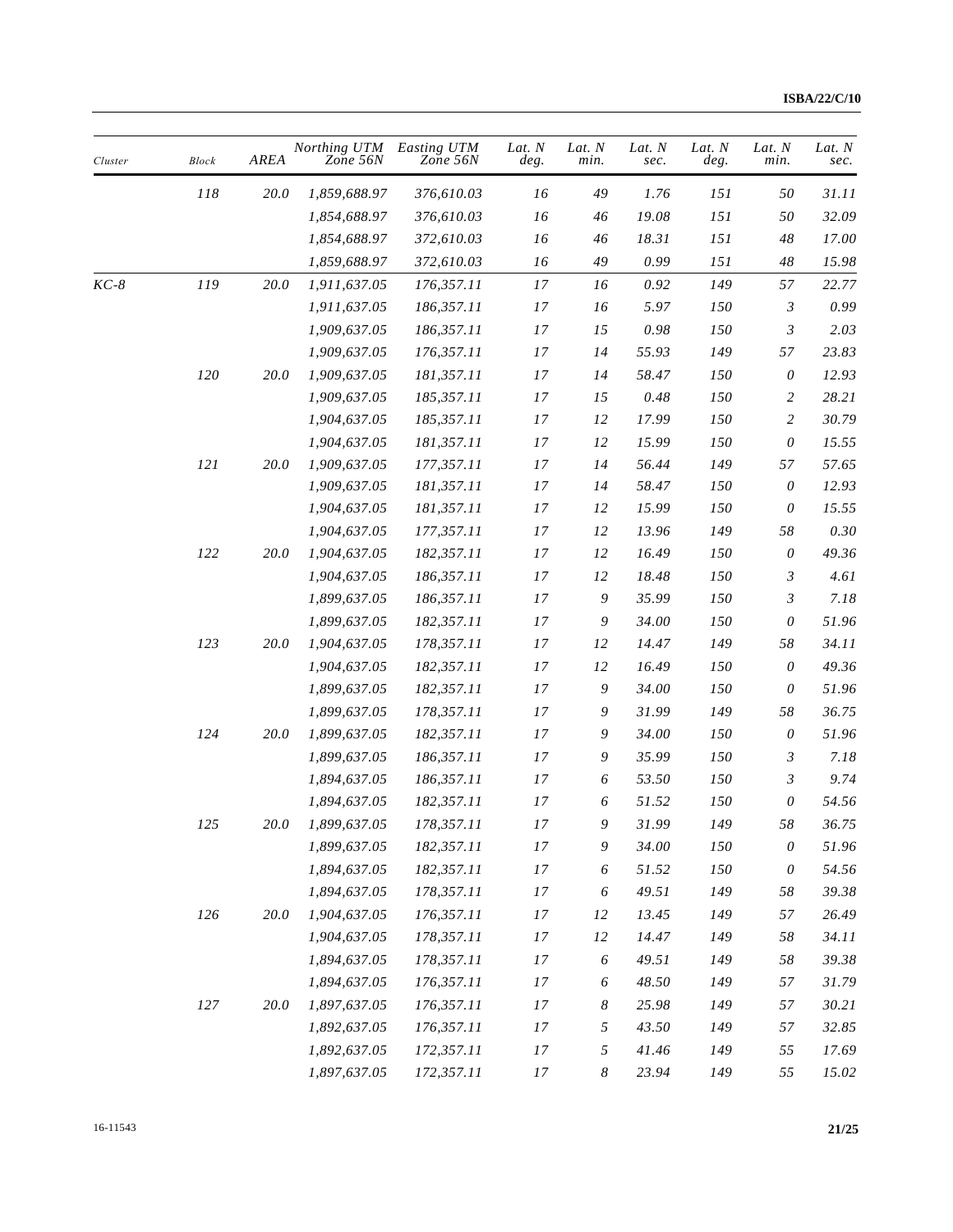| Cluster | <b>Block</b> | <b>AREA</b> | Northing UTM<br>Zone 56N | Easting UTM<br>Zone 56N | Lat. N<br>deg. | Lat. N<br>min.            | Lat. N<br>sec. | Lat. N<br>deg. | Lat. N<br>min. | Lat. N<br>sec. |
|---------|--------------|-------------|--------------------------|-------------------------|----------------|---------------------------|----------------|----------------|----------------|----------------|
|         | 128          | 20.0        | 1,892,637.05             | 174,357.11              | 17             | 5                         | 42.49          | 149            | 56             | 25.27          |
|         |              |             | 1,887,637.05             | 170,357.11              | $17\,$         | 2                         | 57.96          | 149            | 54             | 12.80          |
|         |              |             | 1,892,637.05             | 170,357.11              | 17             | 5                         | 40.43          | 149            | 54             | 10.12          |
|         |              |             | 1,887,637.05             | 174,357.11              | 17             | $\mathfrak{Z}$            | $0.01\,$       | 149            | 56             | 27.92          |
|         | 129          | 20.0        | 1,890,637.05             | 170,357.11              | 17             | $\overline{4}$            | 35.44          | 149            | 54             | 11.19          |
|         |              |             | 1,885,637.05             | 170,357.11              | 17             | 1                         | 52.97          | 149            | 54             | 13.87          |
|         |              |             | 1,885,637.05             | 166,357.11              | 17             | 1                         | 50.90          | 149            | 51             | 58.76          |
|         |              |             | 1,890,637.05             | 166,357.11              | 17             | 4                         | 33.36          | 149            | 51             | 56.05          |
|         | 130          | 20.0        | 1,886,637.05             | 166,357.11              | 17             | $\overline{c}$            | 23.39          | 149            | 51             | 58.22          |
|         |              |             | 1,882,637.05             | 166,357.11              | 17             | 0                         | 13.42          | 149            | 52             | 0.39           |
|         |              |             | 1,882,637.05             | 161,357.11              | 17             | $\boldsymbol{\mathit{0}}$ | 10.80          | 149            | 49             | 11.54          |
|         |              |             | 1,886,637.05             | 161,357.11              | 17             | $\overline{c}$            | 20.77          | 149            | 49             | 9.34           |
|         | 131          | 20.0        | 1,882,637.05             | 163,357.11              | 17             | 0                         | 11.85          | 149            | 50             | 19.08          |
|         |              |             | 1,877,637.05             | 163,357.11              | 16             | 57                        | 29.39          | 149            | 50             | 21.80          |
|         |              |             | 1,877,637.05             | 159,357.11              | 16             | 57                        | 27.28          | 149            | 48             | 6.76           |
|         |              |             | 1,882,637.05             | 159,357.11              | $17\,$         | $\boldsymbol{\mathit{0}}$ | 9.74           | 149            | 48             | 4.00           |
|         | 132          | 20.0        | 1,879,637.05             | 159,357.11              | 16             | 58                        | 32.27          | 149            | $48\,$         | 5.66           |
|         |              |             | 1,874,637.05             | 159,357.11              | 16             | 55                        | 49.81          | 149            | $48\,$         | 8.41           |
|         |              |             | 1,874,637.05             | 155,357.11              | 16             | 55                        | 47.68          | 149            | 45             | 53.39          |
|         |              |             | 1,879,637.05             | 155,357.11              | 16             | 58                        | 30.13          | 149            | 45             | 50.60          |
|         | 133          | 20.0        | 1,874,637.05             | 159,357.11              | 16             | 55                        | 49.81          | 149            | 48             | 8.41           |
|         |              |             | 1,869,637.05             | 159,357.11              | 16             | 53                        | 7.35           | 149            | $48\,$         | 11.15          |
|         |              |             | 1,869,637.05             | 155,357.11              | 16             | 53                        | 5.23           | 149            | 45             | 56.16          |
|         |              |             | 1,874,637.05             | 155,357.11              | 16             | 55                        | 47.68          | 149            | 45             | 53.39          |
|         | 134          | 20.0        | 1,869,637.05             | 157,357.11              | 16             | 53                        | 6.29           | 149            | 47             | 3.65           |
|         |              |             | 1,869,637.05             | 161,357.11              | 16             | 53                        | 8.40           | 149            | 49             | 18.64          |
|         |              |             | 1,864,637.05             | 161,357.11              | 16             | 50                        | 25.94          | 149            | 49             | 21.36          |
|         |              |             | 1,864,637.05             | 157,357.11              | 16             | $50\,$                    | 23.83          | 149            | $47\,$         | 6.40           |
|         | 135          | 20.0        | 1,866,637.05             | 161,357.11              | 16             | $51\,$                    | 30.92          | 149            | 49             | 20.27          |
|         |              |             | 1,866,637.05             | 165,357.11              | 16             | 51                        | 33.00          | 149            | 51             | 35.25          |
|         |              |             | 1,861,637.05             | 165,357.11              | 16             | $48\,$                    | 50.53          | 149            | 51             | 37.93          |
|         |              |             | 1,861,637.05             | 161,357.11              | 16             | 48                        | 48.46          | 149            | 49             | 22.99          |
|         | 136          | 20.0        | 1,865,637.05             | 165,357.11              | 16             | 51                        | 0.51           | 149            | 51             | 35.79          |
|         |              |             | 1,865,637.05             | 169,357.11              | 16             | 51                        | 2.56           | 149            | 53             | 50.76          |
|         |              |             | 1,860,637.05             | 169,357.11              | 16             | $48\,$                    | 20.09          | 149            | 53             | 53.41          |
|         |              |             | 1,860,637.05             | 165,357.11              | 16             | 48                        | 18.04          | 149            | 51             | 38.47          |
|         | 137          | 20.0        | 1,862,637.05             | 169,357.11              | 16             | 49                        | 25.08          | 149            | 53             | 52.35          |
|         |              |             | 1,862,637.05             | 173,357.11              | 16             | 49                        | 27.11          | 149            | 56             | 7.31           |
|         |              |             | 1,857,637.05             | 173,357.11              | 16             | 46                        | 44.62          | 149            | 56             | 9.92           |
|         |              |             | 1,857,637.05             | 169,357.11              | 16             | 46                        | 42.60          | 149            | 53             | 54.99          |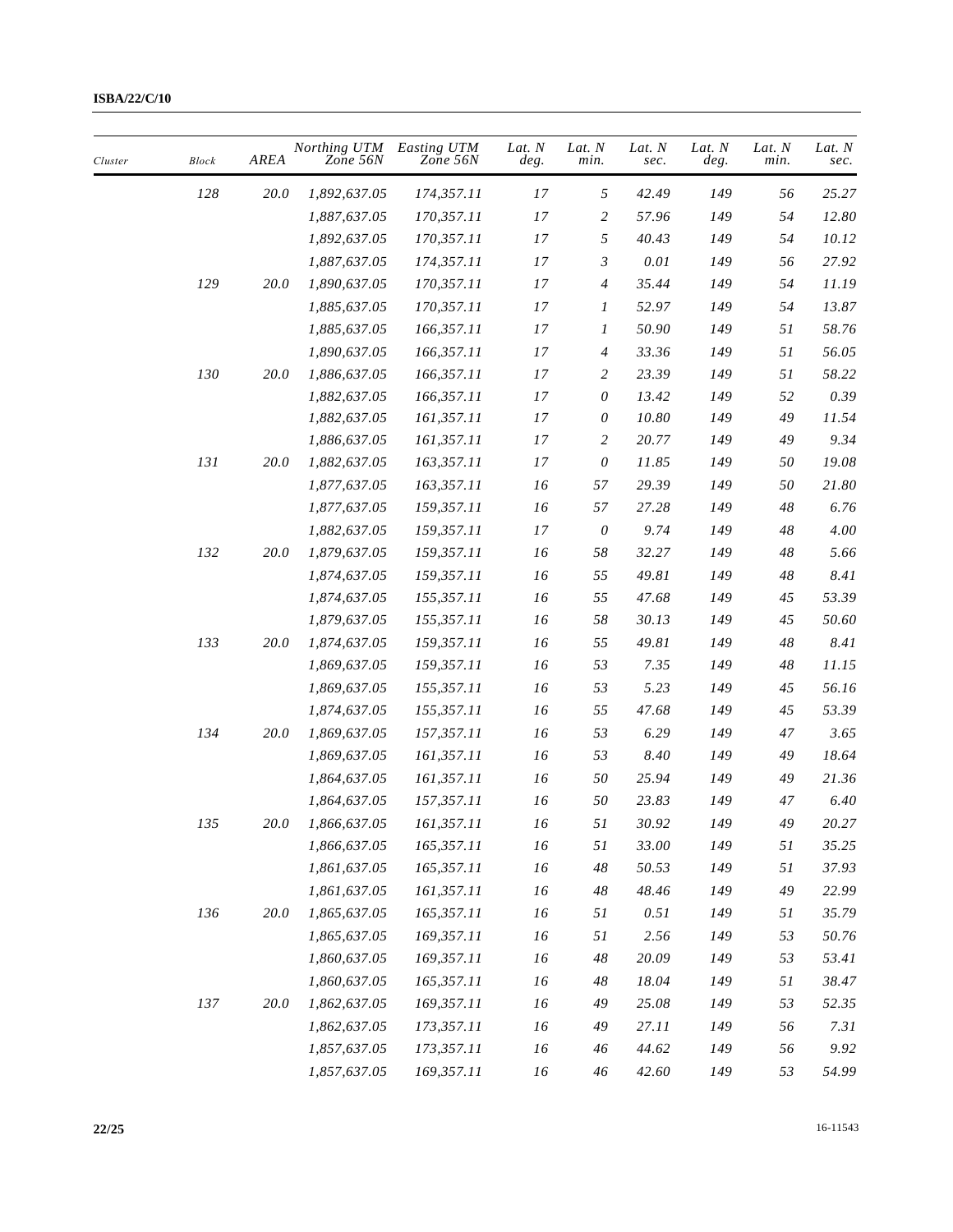| Cluster | <b>Block</b> | AREA        | Northing UTM<br>Zone 56N | Easting UTM<br>Zone 56N | Lat. $N$<br>deg. | Lat. $N$<br>min. | Lat. N<br>sec. | Lat. N<br>deg. | Lat. N<br>min.            | Lat. N<br>sec. |
|---------|--------------|-------------|--------------------------|-------------------------|------------------|------------------|----------------|----------------|---------------------------|----------------|
|         | $138\,$      | 20.0        | 1,862,637.05             | 173,357.11              | 16               | 49               | 27.11          | 149            | 56                        | 7.31           |
|         |              |             | 1,862,637.05             | 177,357.11              | 16               | 49               | 29.11          | 149            | 58                        | 22.28          |
|         |              |             | 1,857,637.05             | 177,357.11              | 16               | 46               | 46.62          | 149            | 58                        | 24.86          |
|         |              |             | 1,857,637.05             | 173,357.11              | 16               | 46               | 44.62          | 149            | 56                        | 9.92           |
|         | 139          | 20.0        | 1,863,637.05             | 177,357.11              | 16               | 50               | 1.60           | 149            | 58                        | 21.76          |
|         |              |             | 1,863,637.05             | 181,357.11              | 16               | 50               | 3.58           | 150            | $\boldsymbol{\mathit{0}}$ | 36.74          |
|         |              |             | 1,858,637.05             | 181,357.11              | 16               | 47               | 21.09          | 150            | $\boldsymbol{\theta}$     | 39.29          |
|         |              |             | 1,858,637.05             | 177,357.11              | 16               | 47               | 19.12          | 149            | 58                        | 24.34          |
| KC-9    | 140          | 20.0        | 1,732,187.44             | 389,036.82              | 15               | 39               | 55.19          | 151            | 57                        | 52.68          |
|         |              |             | 1,732,187.44             | 394,036.82              | 15               | 39               | 55.97          | 152            | $\boldsymbol{\mathit{0}}$ | 40.62          |
|         |              |             | 1,728,187.44             | 394,036.82              | 15               | 37               | 45.80          | 152            | $\boldsymbol{\mathit{0}}$ | 41.24          |
|         |              |             | 1,728,187.44             | 389,036.82              | 15               | 37               | 45.03          | 151            | 57                        | 53.34          |
|         | 141          | <i>20.0</i> | 1,728,187.44             | 391,036.82              | 15               | 37               | 45.34          | 151            | 59                        | 0.50           |
|         |              |             | 1,728,187.44             | 395,036.82              | 15               | 37               | 45.95          | 152            | $\boldsymbol{I}$          | 14.82          |
|         |              |             | 1,723,187.44             | 395,036.82              | 15               | 35               | 3.24           | 152            | $\boldsymbol{I}$          | 15.59          |
|         |              |             | 1,723,187.44             | 391,036.82              | 15               | 35               | 2.63           | 151            | 59                        | 1.30           |
|         | 142          | 20.0        | 1,723,187.44             | 391,036.82              | 15               | 35               | 2.63           | 151            | 59                        | 1.30           |
|         |              |             | 1,723,187.44             | 395,036.82              | 15               | 35               | 3.24           | 152            | $\boldsymbol{l}$          | 15.59          |
|         |              |             | 1,718,187.44             | 395,036.82              | 15               | 32               | 20.53          | 152            | $\boldsymbol{I}$          | 16.36          |
|         |              |             | 1,718,187.44             | 391,036.82              | 15               | 32               | 19.92          | 151            | 59                        | 2.10           |
|         | 143          | 20.0        | 1,728,187.44             | 389,036.82              | 15               | 37               | 45.03          | 151            | 57                        | 53.34          |
|         |              |             | 1,728,187.44             | 391,036.82              | 15               | 37               | 45.34          | 151            | 59                        | 0.50           |
|         |              |             | 1,718,187.44             | 391,036.82              | 15               | 32               | 19.92          | 151            | 59                        | 2.10           |
|         |              |             | 1,718,187.44             | 389,036.82              | 15               | 32               | 19.61          | 151            | 57                        | 54.97          |
|         | 144          | 20.0        | 1,718,187.44             | 388,036.82              | 15               | 32               | 19.45          | 151            | 57                        | 21.40          |
|         |              |             | 1,718,187.44             | 392,036.82              | 15               | 32               | 20.08          | 151            | 59                        | 35.66          |
|         |              |             | 1,713,187.44             | 392,036.82              | 15               | 29               | 37.37          | 151            | 59                        | 36.45          |
|         |              |             | 1,713,187.44             | 388,036.82              | 15               | 29               | 36.75          | 151            | 57                        | 22.22          |
|         | 145          | $20.0\,$    | 1,713,187.44             | 388,036.82              | 15               | 29               | 36.75          | $151\,$        | 57                        | 22.22          |
|         |              |             | 1,713,187.44             | 392,036.82              | $15\,$           | 29               | 37.37          | 151            | 59                        | 36.45          |
|         |              |             | 1,708,187.44             | 392,036.82              | 15               | 26               | 54.66          | 151            | 59                        | 37.24          |
|         |              |             | 1,708,187.44             | 388,036.82              | 15               | 26               | 54.04          | 151            | 57                        | 23.03          |
|         | 146          | 20.0        | 1,718,187.44             | 386,036.82              | 15               | 32               | 19.13          | 151            | 56                        | 14.27          |
|         |              |             | 1,718,187.44             | 388,036.82              | 15               | 32               | 19.45          | 151            | 57                        | 21.40          |
|         |              |             | 1,708,187.44             | 388,036.82              | 15               | 26               | 54.04          | 151            | 57                        | 23.03          |
|         |              |             | 1,708,187.44             | 386,036.82              | 15               | 26               | 53.72          | 151            | 56                        | 15.93          |
|         | 147          | 20.0        | 1,708,187.44             | 386,036.82              | 15               | 26               | 53.72          | 151            | 56                        | 15.93          |
|         |              |             | 1,708,187.44             | 390,036.82              | 15               | 26               | 54.35          | 151            | 58                        | 30.14          |
|         |              |             | 1,703,187.44             | 390,036.82              | $15\,$           | 24               | 11.64          | 151            | 58                        | 30.93          |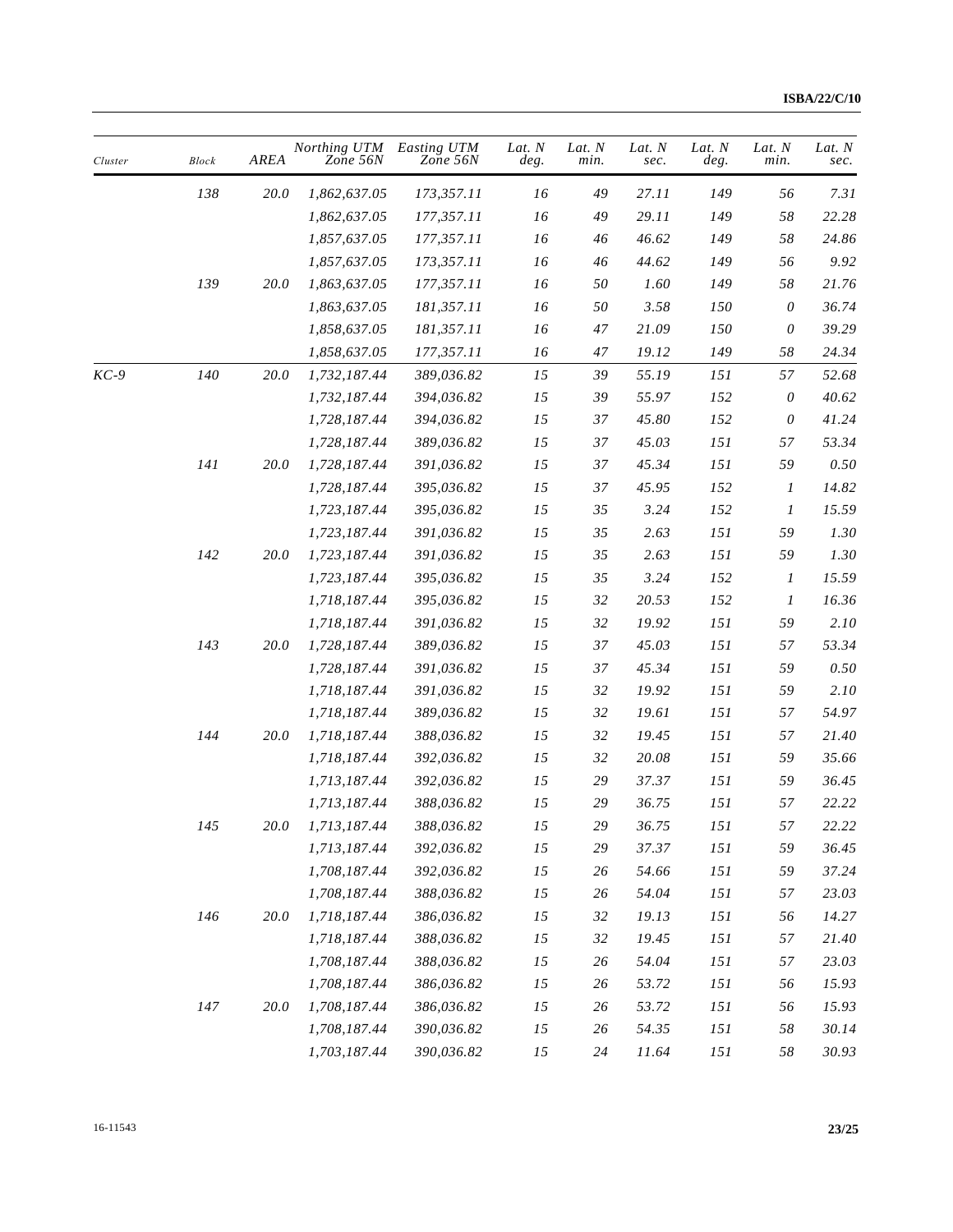| Cluster | <b>Block</b> | AREA        | Northing UTM<br>Zone 56N | Easting UTM<br>Zone 56N | Lat. N<br>deg. | Lat. $N$<br>min. | Lat. N<br>sec. | Lat. $N$<br>deg. | Lat. $N$<br>min. | Lat. N<br>sec. |
|---------|--------------|-------------|--------------------------|-------------------------|----------------|------------------|----------------|------------------|------------------|----------------|
|         |              |             | 1,703,187.44             | 386,036.82              | 15             | 24               | 11.01          | 151              | 56               | 16.76          |
|         | 148          | <i>20.0</i> | 1,708,187.44             | 386,036.82              | 15             | 26               | 53.72          | 151              | 56               | 15.93          |
|         |              |             | 1,703,187.44             | 386,036.82              | 15             | 24               | 11.01          | 151              | 56               | 16.76          |
|         |              |             | 1,703,187.44             | 382,036.82              | 15             | 24               | 10.36          | 151              | 54               | 2.58           |
|         |              |             | 1,708,187.44             | 382,036.82              | 15             | 26               | 53.07          | 151              | 54               | 1.73           |
|         | 149          | <i>20.0</i> | 1,703,187.44             | 387,036.82              | 15             | 24               | 11.17          | 151              | 56               | 50.30          |
|         |              |             | 1,698,187.44             | 387,036.82              | 15             | 21               | 28.46          | 151              | 56               | 51.12          |
|         |              |             | 1,698,187.44             | 383,036.82              | 15             | 21               | 27.82          | 151              | 54               | 36.97          |
|         |              |             | 1,703,187.44             | 383,036.82              | 15             | 24               | 10.52          | 151              | 54               | 36.13          |
|         | 150          | <i>20.0</i> | 1,703,187.44             | 383,036.82              | 15             | 24               | 10.52          | 151              | 54               | 36.13          |
|         |              |             | 1,698,187.44             | 383,036.82              | 15             | 21               | 27.82          | 151              | 54               | 36.97          |
|         |              |             | 1,698,187.44             | 379,036.82              | 15             | 21               | 27.15          | 151              | 52               | 22.83          |
|         |              |             | 1,703,187.44             | 379,036.82              | 15             | 24               | 9.86           | 151              | 52               | 21.95          |